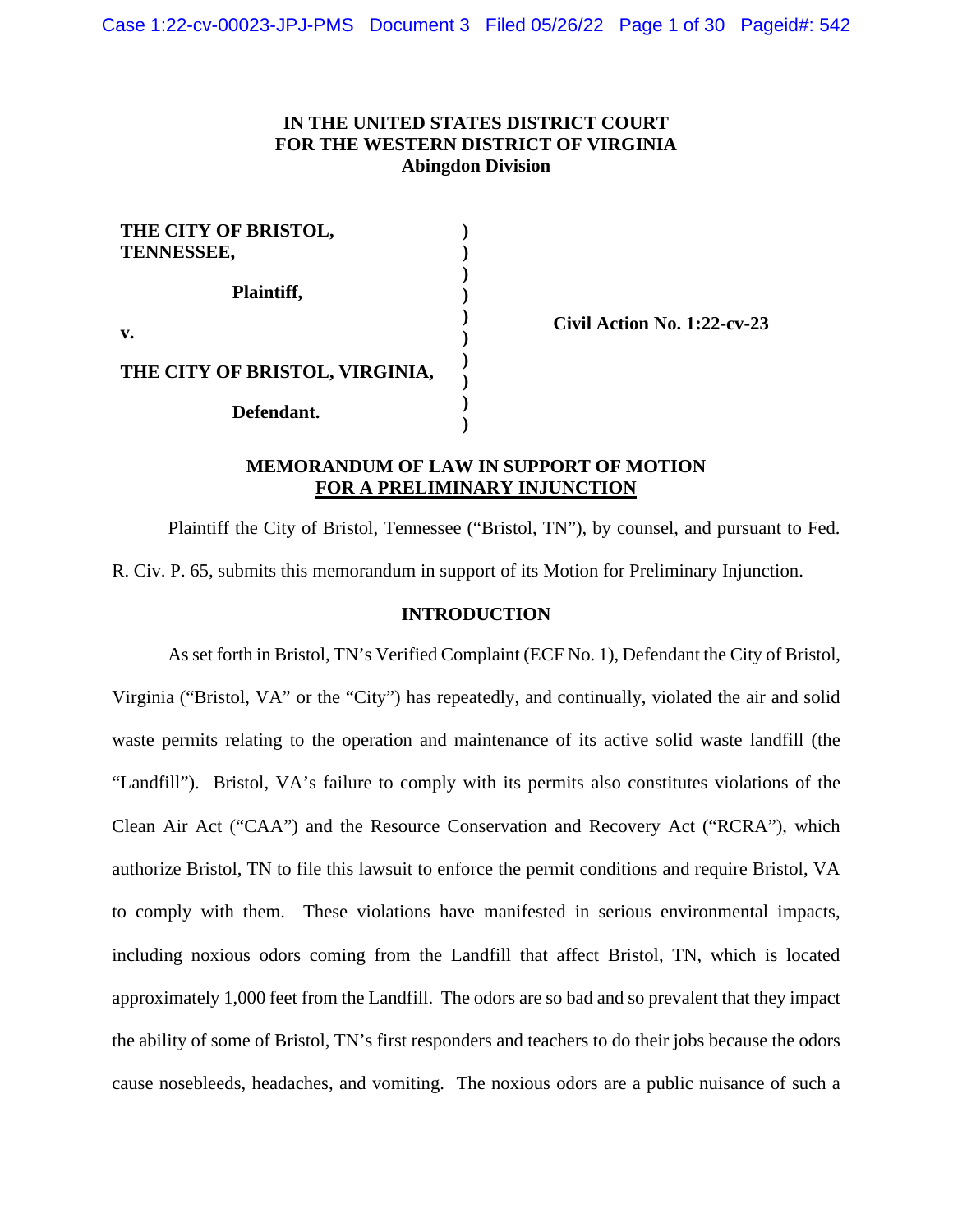magnitude that DEQ has used emergency funds to establish an expert panel to outline the measures needed to address the situation. On May 24, 2022, Randy Eads ("Eads"), the City Manager and City Attorney for Bristol, VA, referred to the Landfill as a "monumental disaster".<sup>1</sup>

Despite seven Notices of Violation ("NOVs") of the permits issued by the Virginia Department of Environmental Quality ("DEQ") to Bristol, VA since February 2021, Bristol, VA has done virtually nothing to address the situation it has created. This inaction led DEQ to take the unprecedented action of convening an Expert Panel to address the issues at the Landfill and identify steps that need to be taken to correct them. That Expert Panel issued a report on April 25, 2022, confirming the operational concerns at the Landfill and the resulting odor problems and providing consensus recommendations for addressing those issues. *See* **Exhibit 1**. The Panel outlined immediate actions that should be taken to minimize the ongoing impacts and enable a long-term solution to be developed and implemented.

Even with an Expert Report telling Bristol, VA what to do, Bristol, VA still refuses to take meaningful action to address the violations and contain and eliminate the noxious odors. On May 6, 2022, DEQ formally asked Bristol, VA to develop a Plan of Action to implement the Expert Report. Despite the urgency of the matter, Bristol, VA's response was just two sentences: "Please be advised the City is in receipt of the Plan of Action Request dated May 6, 2022. The City is confirming that the City plans to address the Panel's recommendations outlined in the report and have a plan submitted to DEQ on or before July 6, 2022." **Exhibit 2**. On information and belief, Bristol, VA has not taken any action to date to address the immediate action items identified in the Expert Report. Moreover, it is unclear whether Bristol, VA's statement that it will "address" the

<sup>&</sup>lt;sup>1</sup> David McGee, *Residents Call for More Info from Bristol Virginia City Council Over Landfill*, Bristol Herald Courier (May 25, 2022), https://heraldcourier.com/news/local/residents-call-for-more-info-from-bristol-virginia-city-councilover-landfill/article\_3b046d1a-cc81-505c-81fb-9aba42ba2c8f.html#tracking-source=home-top-story.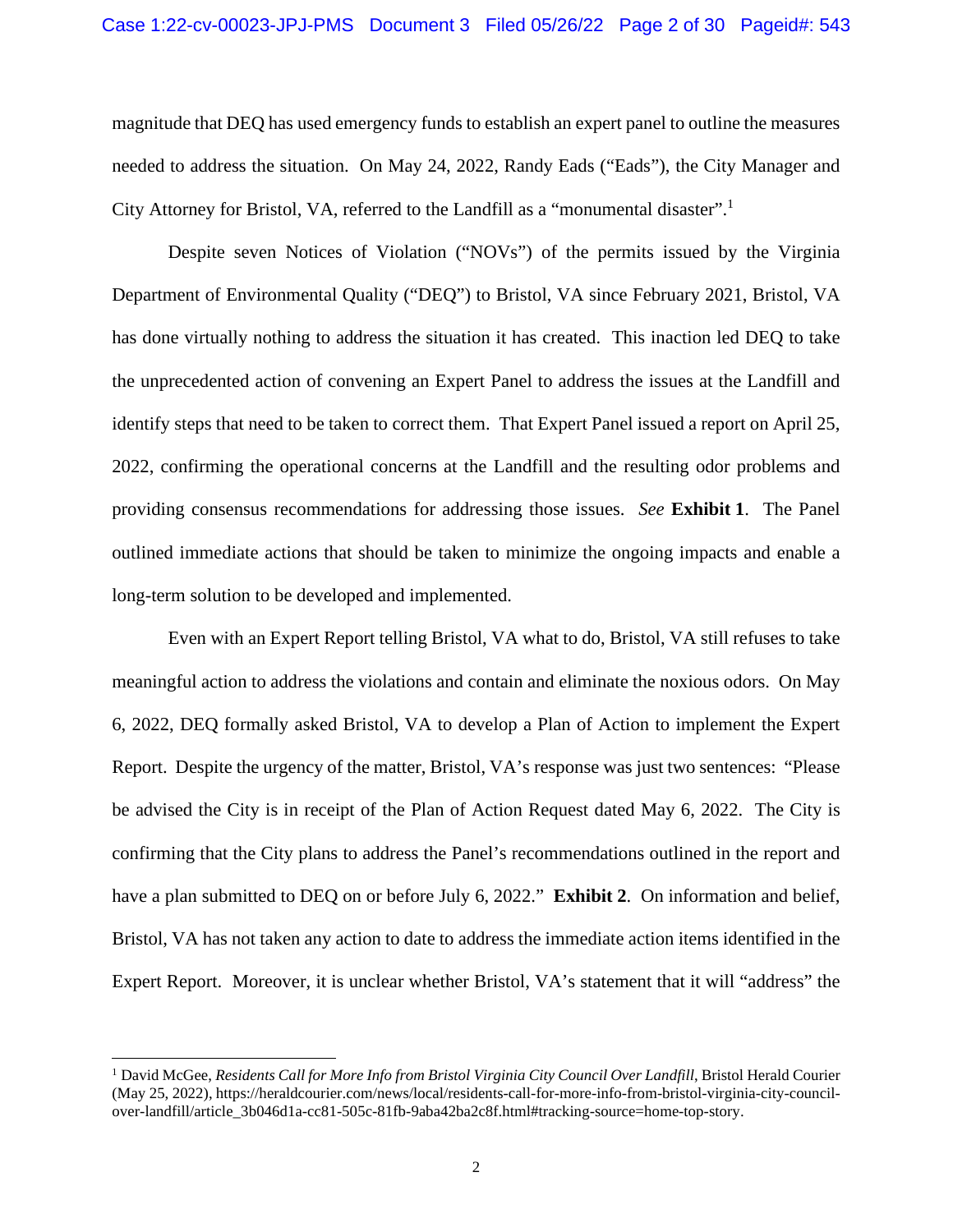Panel's recommendations means that Bristol, VA accepts and will implement those recommendations, and if so, when it will take action. Given Bristol, VA's long track record of failing to take action to correct problems at the Landfill, it is unlikely that anything it does to implement the recommendations of the Expert Panel will be timely or adequate. In fact, Eads has suggested that it may be another year—or more—before Bristol, VA implements the Expert Report's recommendations: "Over the next year we're going to continue to get data and give it to the experts, give it to our consultants and engineers so that they can come to some conclusion as to how we move forward.]"<sup>2</sup>

Bristol, TN moves for a preliminary injunction requiring Bristol, VA to immediately implement the following "priority" recommendations of the Expert Panel:

- 1. Install a sidewall odor mitigation system around the Landfill perimeter;
- 2. Install and monitor a dedicated system of thermocouples in the waste mass to monitor Landfill temperatures;
- 3. Prohibit Bristol, VA from accepting any more waste at the Landfill;
- 4. Provide adequate cover of the waste at the Landfill; and
- 5. Require Bristol, VA to submit a report within sixty days detailing how the other recommendations of the Expert Panel will be accomplished.

As set forth below, it is very likely that Bristol, TN will succeed on the merits of its claims given Bristol, VA's repeated and continuing violations of their air and solid waste permits, and it is undoubtedly in the public interest to require Bristol, VA to take action that will help eliminate the noxious odors coming from the Landfill, which also will require Bristol, VA to come into compliance with its air and waste permits. Moreover, without an injunction, Bristol, TN will

<sup>2</sup> David McGee, *Residents Call for More Info from Bristol Virginia City Council Over Landfill*, Bristol Herald Courier (May 25, 2022), https://heraldcourier.com/news/local/residents-call-for-more-info-from-bristol-virginiacity-council-over-landfill/article\_3b046d1a-cc81-505c-81fb-9aba42ba2c8f.html#tracking-source=home-top-story.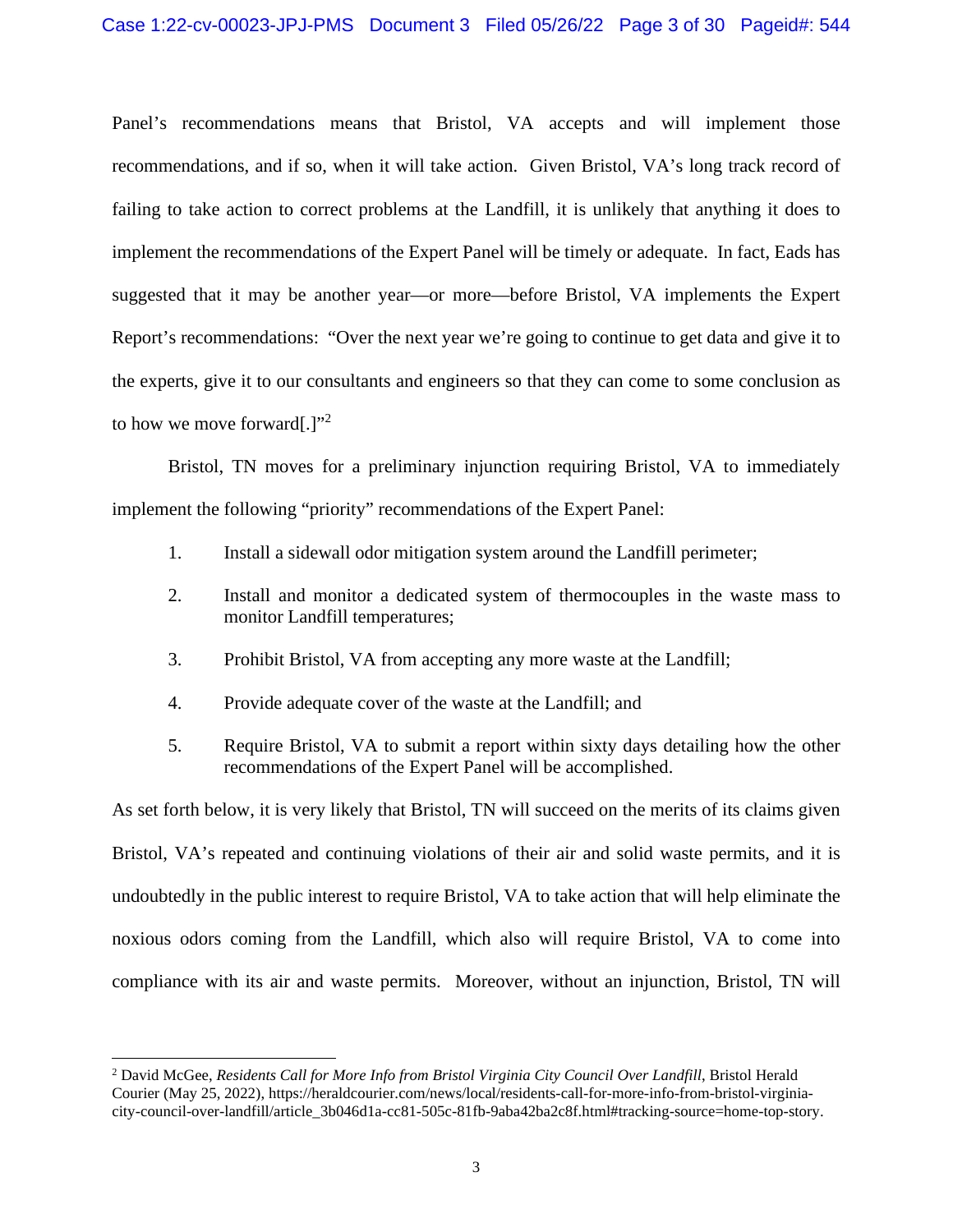continue to suffer irreparable harm caused by the Landfill's noxious odors. For these reasons, the entry of a preliminary injunction is warranted and necessary to mitigate the harmful effects of the public danger created by Bristol, VA's mismanagement of the Landfill.

## **STATEMENT OF FACTS**

## **I. THE LANDFILL AND ITS SOLID WASTE AND AIR PERMITS.**

### **A. The CAA and RCRA regulate the operations of the Landfill.**

The Landfill is a solid waste disposal facility located within the corporate limits of Bristol, VA, and is owned and operated by Bristol, VA. The Landfill started accepting solid waste in approximately 1998. The Landfill is one of three landfill areas owned and operated by Bristol, VA located on contiguous parcels of land. (Compl., ¶¶ 24-27.)

The operations at the Landfill are subject to the CAA, which is intended "to protect and enhance the quality of the Nation's air resources so as to promote the public health and welfare . . . ." 42 U.S.C. § 7401(b)(1). While the Environmental Protection Agency ("EPA") is responsible for implementing the CAA, EPA can delegate its authority to states. *See* 42 U.S.C. § 7661a(d)(1). In Virginia, DEQ is responsible for implementing air regulations that are adopted by the State Air Pollution Control Board. Va. Code § 10.1-1186. Virginia's State Air Pollution Control Board, which is staffed by DEQ, issues permits governing air emissions. Va. Code § 10.1-1322. The CAA allows "any person" to commence a civil action against a permit holder based on repeated violations of "an emission standard or limitation" contained in a permit issued by Virginia pursuant to the CAA. See 42 U.S.C.  $\S 7604(a)(1)$  and  $(3).$ <sup>3</sup> This Court has the authority "to enforce such an emission standard or limitation." 42 U.S.C. § 7604(a).

<sup>&</sup>lt;sup>3</sup> "'An emission standard or limitation' is defined in part as:

any other standard, limitation, or schedule established under any permit issued pursuant to subchapter V of this chapter or under any applicable State implementation plan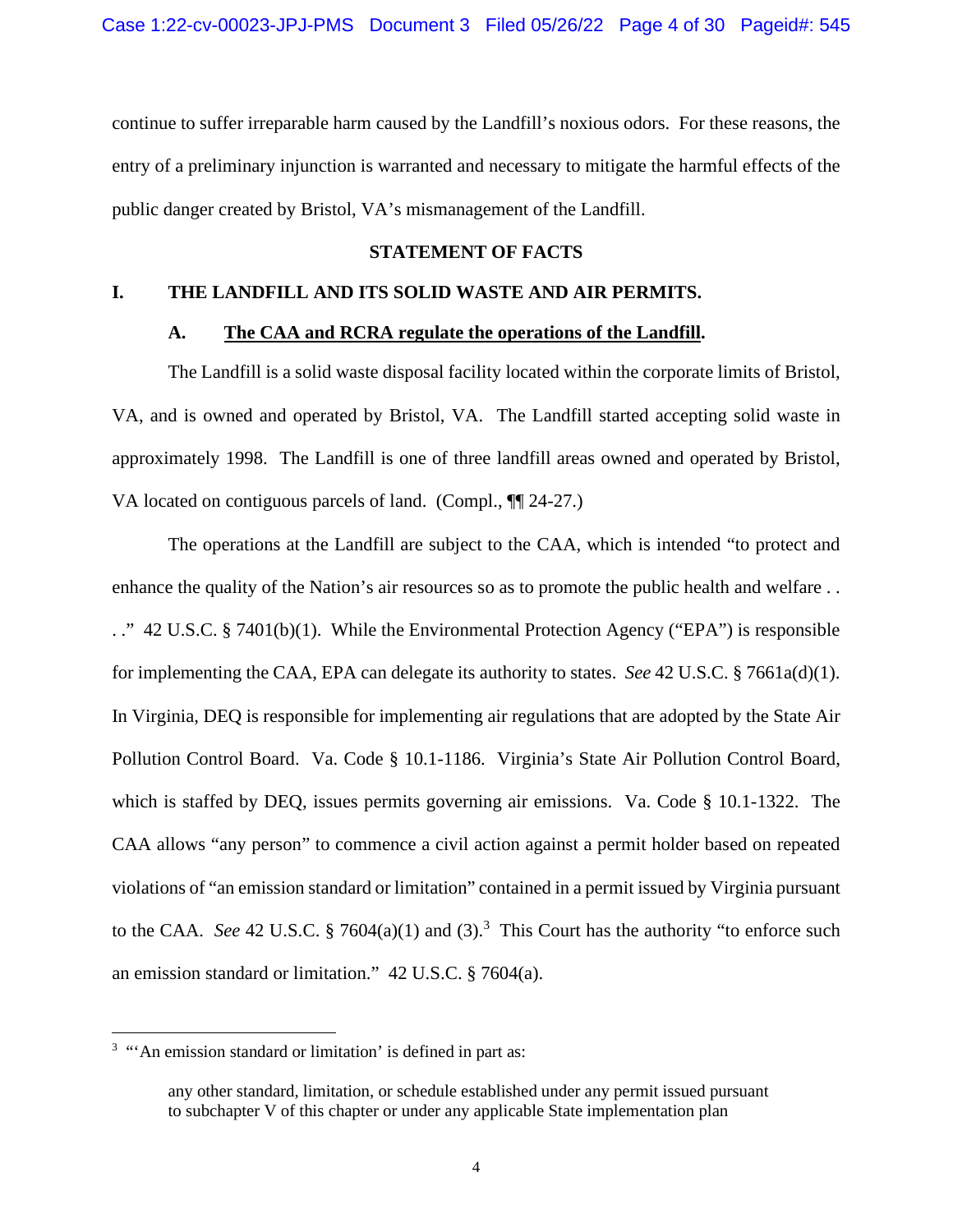The Landfill operations also are subject to RCRA. "RCRA is a comprehensive environmental statute that governs the treatment, storage, and disposal of solid and hazardous waste." *Meghrig v. KFC W., Inc.*, 516 U.S. 479, 483 (1996). Its "primary purpose . . . is to reduce the generation of hazardous waste and to ensure the proper treatment, storage, and disposal of that waste which is nonetheless generated, 'so as to minimize the present and future threat to human health and the environment.'" *Id.* at 483 (quoting 42 U.S.C. § 6902(b)). RCRA "is a remedial measure that courts have tended to construe and apply in a liberal, though not unbridled, manner." *Davis v. Sun Oil Co.*, 148 F.3d 606, 609 (6th Cir. 1998). DEQ and the Virginia Waste Management Board operate the solid waste management program for Virginia pursuant to the requirements of the Virginia Solid Waste Management Act, Va. Code § 10.1-1408.1, and its implementing regulations, 9 VAC 20-80-10, *et seq*.

RCRA authorizes "any person" to file a lawsuit:

(B) against any person . . . who has contributed or who is contributing to the past or present handling, storage, treatment, transportation, or disposal of any solid or hazardous waste which may present an imminent and substantial endangerment to health or the environment[.]

42 U.S.C. § 6972(a). "[S]ubsection (a)(1)(B) authorizes so-called 'imminent and substantial endangerment' claims to be brought against a defendant whose conduct – whether ongoing or purely in the past – 'may' now pose an 'imminent and substantial endangerment to health or the environment.'" *Goldfarb v. Mayor & City Council of Baltimore*, 791 F.3d 500, 504 (4th Cir. 2015). Subsection  $(a)(1)(B)$  is known as RCRA's "Endangerment Clause" and is essentially a "codification of the common law public nuisance." *Fresh Air for the Eastside, Inc. v. Waste Mng.t of New York, L.L.C.*, 405 F. Supp. 3d 408, 434 (W.D.N.Y. 2019). Under the Endangerment Clause

approved by the Administrator, any permit term or condition, and any requirement to obtain a permit as a condition of operations  $[[,]$  which is in effect under this chapter  $\dots$ or under an applicable implementation plan." 42 U.S.C. § 7604(f)(4).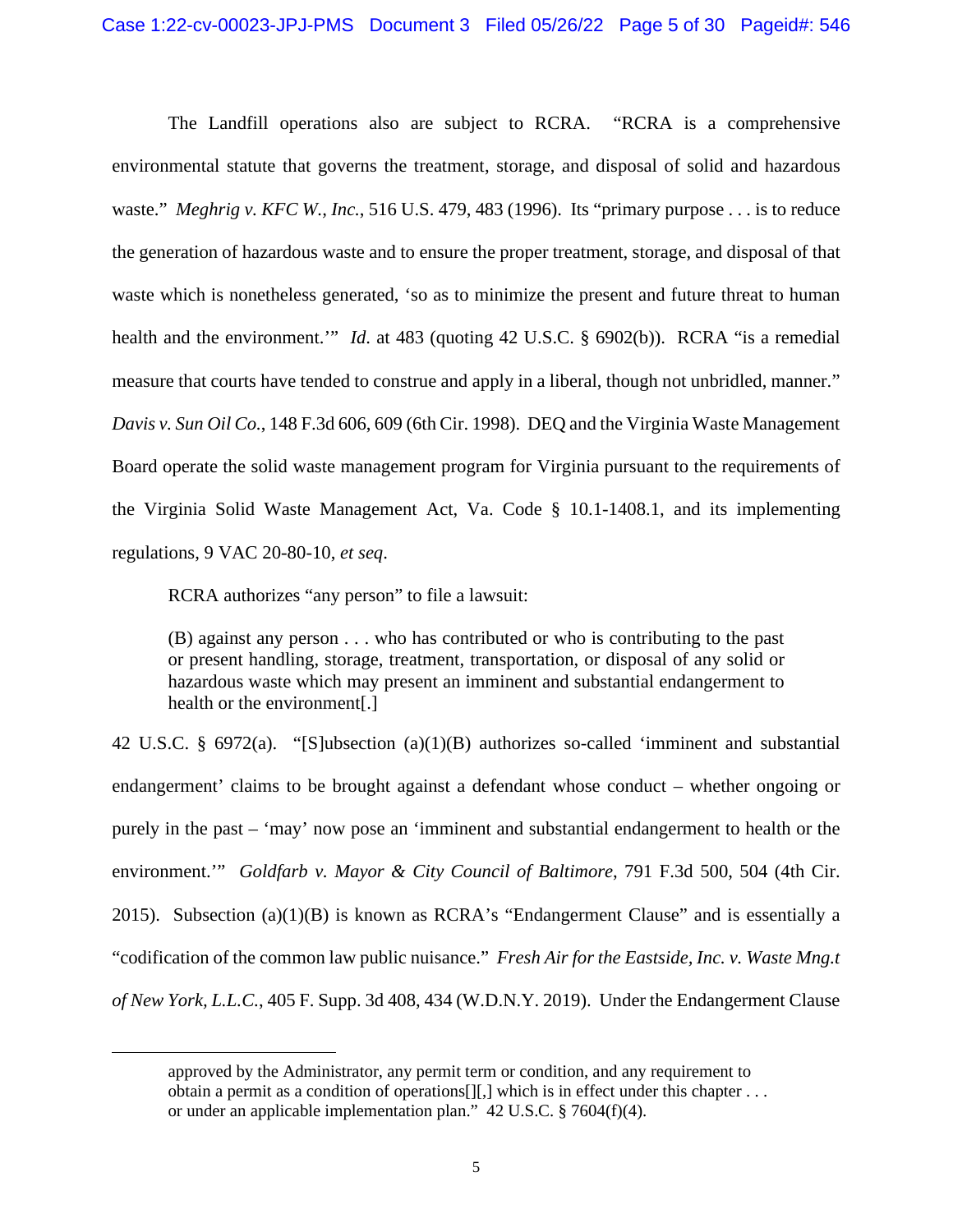of RCRA, "[n]egligent oversight of disposal is actionable." *Cox v. City of Dallas*, 256 F.3d 281, 296 (5th Cir. 2001). The goal of the Endangerment Clause is to ensure that waste disposal is adequately protective of public health. *Simsbury-Avon Pres. Club, Inc. v. Metacon Gun Club, Inc.*, 575 F.3d 199, 210 (2d Cir. 2009) (internal quotation omitted).

"An endangerment is 'substantial' where there is reasonable cause for concern that someone or something may be exposed to risk of harm if prompt remedial action is not taken." *Lewis v. FMC Corp*., 786 F. Supp. 2d 690, 707 (W.D.N.Y. 2011); *see also NRDC, Inc. v. Cnty. of Dickson*, 2011 U.S. Dist. LEXIS 294, \*15 (M.D.Tenn. 2011) (citing *Burlington N. & Santa Fe Ry. v. Grant*, 505 F.3d 1013, 1020-21 (10th Cir. 2007)). The possibility that harm "may" occur is sufficient to constitute endangerment. *See NRDC, Inc. v. Cnty. of Dickson*, 2011 U.S. Dist. LEXIS 294, \*15-16 (M.D.Tenn. 2011) (citations omitted). The harm need not be immediately imminent—that human health and/or the environment could be endangered in the future is enough, as long as the threat of the harm is presently occurring. *See Meghrig v. KFC W*.*, Inc.*, 516 U.S. 479, 485-86 (1996) ("§ 6972(a) was designed to provide a remedy that ameliorates present or obviates the risk of future 'imminent' harms").

To remedy a subsection  $(a)(1)(B)$  violation, "the district court has authority 'to order [a defendant] to take such other action as may be necessary.'" *Goldfarb*, 791 F.3d at 504 (quoting § 6972(a)).

### **B. The Landfill's solid waste permit.**

The Landfill is the only landfill area at the site that is actively taking solid waste. The Landfill was permitted by DEQ under Solid Waste Permit No. 588 ("SWP 588") issued on February 15, 1996 ("Landfill No. 588" or "Landfill"). Two other landfill areas are referred herein as "Landfill No. 221" and "Landfill No. 498." (Compl., ¶¶ 24-27.) SWP 588 requires Bristol, VA to:

6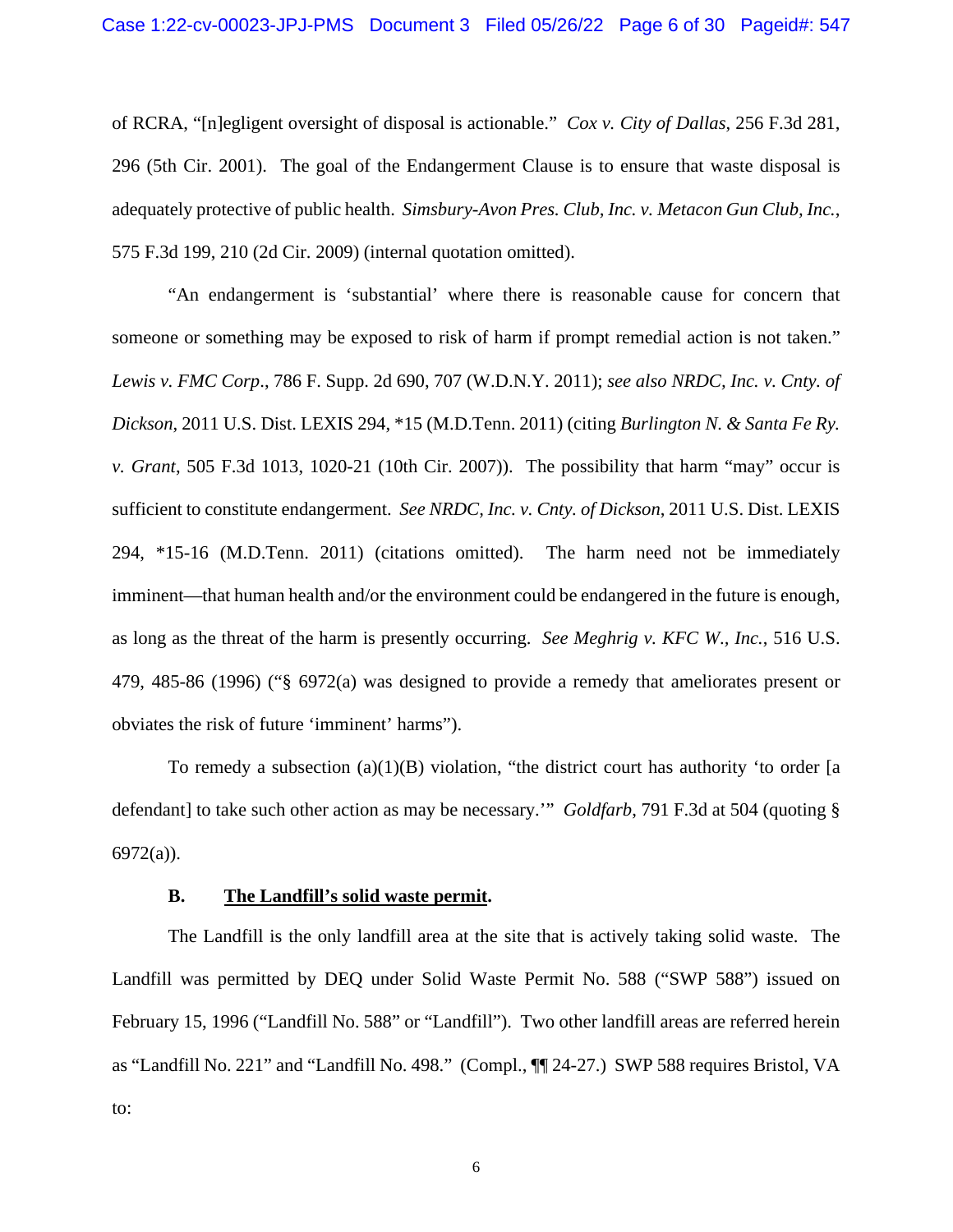- "at all times properly operate and maintain all units (and related appurtenances) which are installed or used by the permittee to achieve compliance with the operations manual and the conditions of this permit. Proper operation and maintenance includes effective performance, adequate funding, adequate operator staffing, and training, and adequate laboratory and process controls, including appropriate quality assurance/quality control procedures." *See* **Exhibit 3** (Permit Module I, General Permit Conditions, I.B.5).
- apply sufficient daily cover to control odors from the Landfill. *Id.* (Permit Module I, General Permit Conditions, I.F.4).

SWP 588 incorporates requirements of Virginia solid waste regulations, including the requirement to control odors at the Landfill "so they do not constitute nuisances or hazards." 9VAC20-81- 140A.10.

## **C. The Landfill's air permits.**

Bristol, VA operates the Landfill under two air permits: the Title V Permit and the New Source Review ("NSR") Permit. Both of these permits require Bristol, VA to strictly comply with federal regulations relating to the national emission standards for hazardous air pollutants for municipal solid waste landfills. (Compl., ¶¶ 33-35.) Both the Title V Permit and the NSR Permit were issued pursuant to the requirements of (a) Title V of the CAA, (b) the Air Pollution Control Law of Virginia, Va. Code §10.1-1322, and (c) the Virginia regulations for the control and abatement of air pollution, 9 Va. Admin. Code §§ 5-80-50 to 5-80-300. *See* **Exhibit 4**.

All landfills produce gas, which is a natural byproduct of decomposition of organic material and which consists of methane, carbon dioxide, and non-methane organic compounds. According to EPA, non-methane organic compounds in landfill gas include volatile organic chemicals ("VOCs"), hazardous air pollutants ("HAP"), odorous compounds such as hydrogen sulfide that smells of rotten eggs, and other reduced sulfur compounds. (Compl., ¶ 36.) Pursuant to Condition 2 of the Title V Permit and the NSR Permit, Bristol, VA is required to install and operate a landfill gas collection and control system ("LGCCS") to capture landfill gases and treat and combust those gases. The LGCCS, if working properly, is intended to control and minimize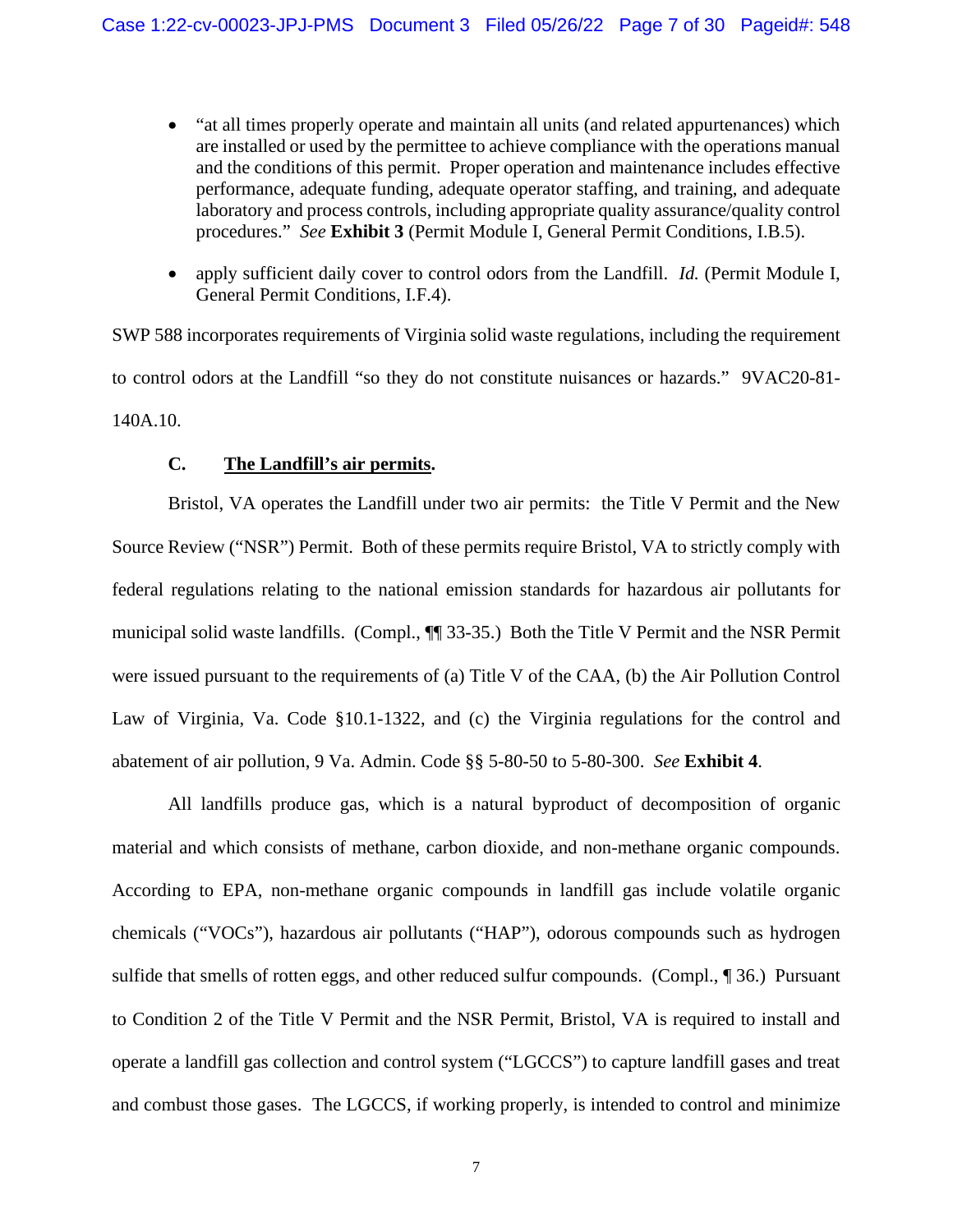subsurface gas and surface emissions migrating from the Landfill. Landfills Nos. 221, 498, and

588 are equipped with LGCCS systems. (Compl., ¶ 37.)

The Title V and NSR Permits, and the associated federal and state regulations, impose the

following requirements on Bristol, VA:

- Bristol, VA is required to operate its LGCCS so as to minimize off-site migration of subsurface gas. (Permit Conditions 2f).
- Bristol, VA is required to operate each interior wellhead in the LGCCS under negative pressure, except as provided in 40 C.F.R. 60.34f(b). (Permit Conditions 2d).
- Bristol, VA is required to operate each interior wellhead in the LGCCS with a landfill gas temperature that does not exceed prescribed limits (55°C (131*°*F) before September 27, 2021 and 62.8°C (145*°*F) on or after September 27, 2021). (Permit Conditions 2e; *see also* 40 C.F.R. § 63.1958).
- Bristol, VA is required to operate each interior wellhead in the LGCCS having an oxygen content less than 5% as determined by an oxygen meter using EPA Method 3A or 3C (reference 40 C.F.R. 60, Appendix A) except as specified in 40 C.F.R.  $60.37f(a)(2)(ii)$ , unless an alternative test method is established as allowed by 40 C.F.R.  $60.38f(d)(2)$ . (Permit Conditions 2e (ii)).

(Compl., ¶¶ 42, 152.) Bristol, VA is required to take corrective action if any of these requirements are not met. *See* Title V Permit Condition 2. It is required to monitor the following operational parameters of the LGCCS each month: (i) gauge pressure in the collection header at each individual well; (ii) LFG temperature in each well; (iii) oxygen concentration in each well; and (iv) cover integrity of the landfill. *See* Title V Permit Condition 9; NSR Permit Condition 6.

The NSR Permit authorizes Bristol, VA to construct and operate a municipal solid waste landfill and one landfill gas flare. Bristol, VA is required to perform a visible emissions observation on the open flare once each calendar month when it is operating. *See* Title V Permit Condition 14; NSR Permit Condition 10.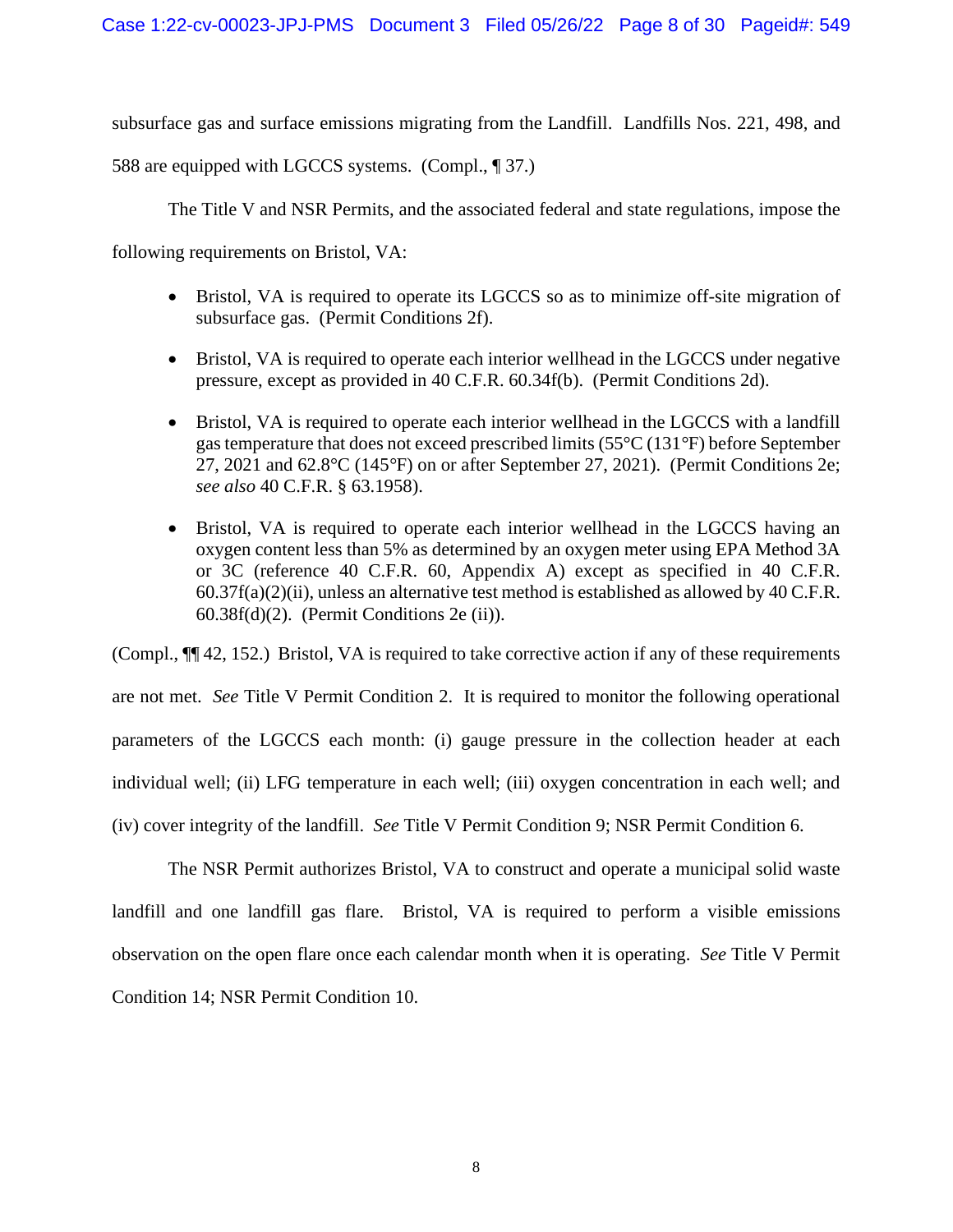# **II. BRISTOL, VA'S REPEATED VIOLATIONS OF THE TITLE V AND NSR PERMITS.**

In the fall of 2020, DEQ noted an uptick in odor complaints associated with the Landfill. (Compl., ¶ 46.) After visiting the Landfill, DEQ issued a NOV on February 22, 2021 (the "First CAA NOV") for Bristol, VA's violations of the Title V and NSR Permits because it failed to perform monthly visible emission observations of the Landfill gas flare, maintain startup, shutdown or malfunction of operation records, and submit the required Startup, Shutdown, and Malfunction ("SSM") forms to DEQ. *See* **Exhibit 5.** 

DEQ continued investigating the Landfill and uncovered numerous other violations of the air permits. (Compl., ¶ 49.) On August 20, 2021, DEQ issued a second NOV (the "Second CAA NOV"), citing Bristol, VA for multiple exceedances of gas wellhead temperatures; multiple exceedances of oxygen concentrations in gas wellheads; and multiple instances of positive pressure (as opposed to the required negative pressure<sup>4</sup>) in gas wellheads. *See* Exhibit 6.

On September 22, 2021, DEQ issued Bristol, VA a third NOV (the "Third CAA NOV") alleging the same violations as those alleged in the Second CAA NOV: multiple exceedances of gas wellhead temperatures; multiple exceedances of oxygen concentrations in gas wellheads; and multiple instances of positive pressure in gas wellheads. *See* **Exhibit 7**. DEQ also alleged that Bristol, VA repeatedly failed to monitor the wellheads for temperature, oxygen, and pressure and expand the LGCCS when temperature, oxygen, and pressure exceedances persisted for over 15 days. *Id*. In addition, DEQ alleged that Bristol, VA failed to conduct visible observations of the flare, the same violation identified in the First CAA NOV. *Id*.

<sup>&</sup>lt;sup>4</sup> When there is negative pressure in a well, that means that there is a vacuum that allows the gas to be collected rather than released to the atmosphere; positive pressure means that landfill gas is not being collected effectively.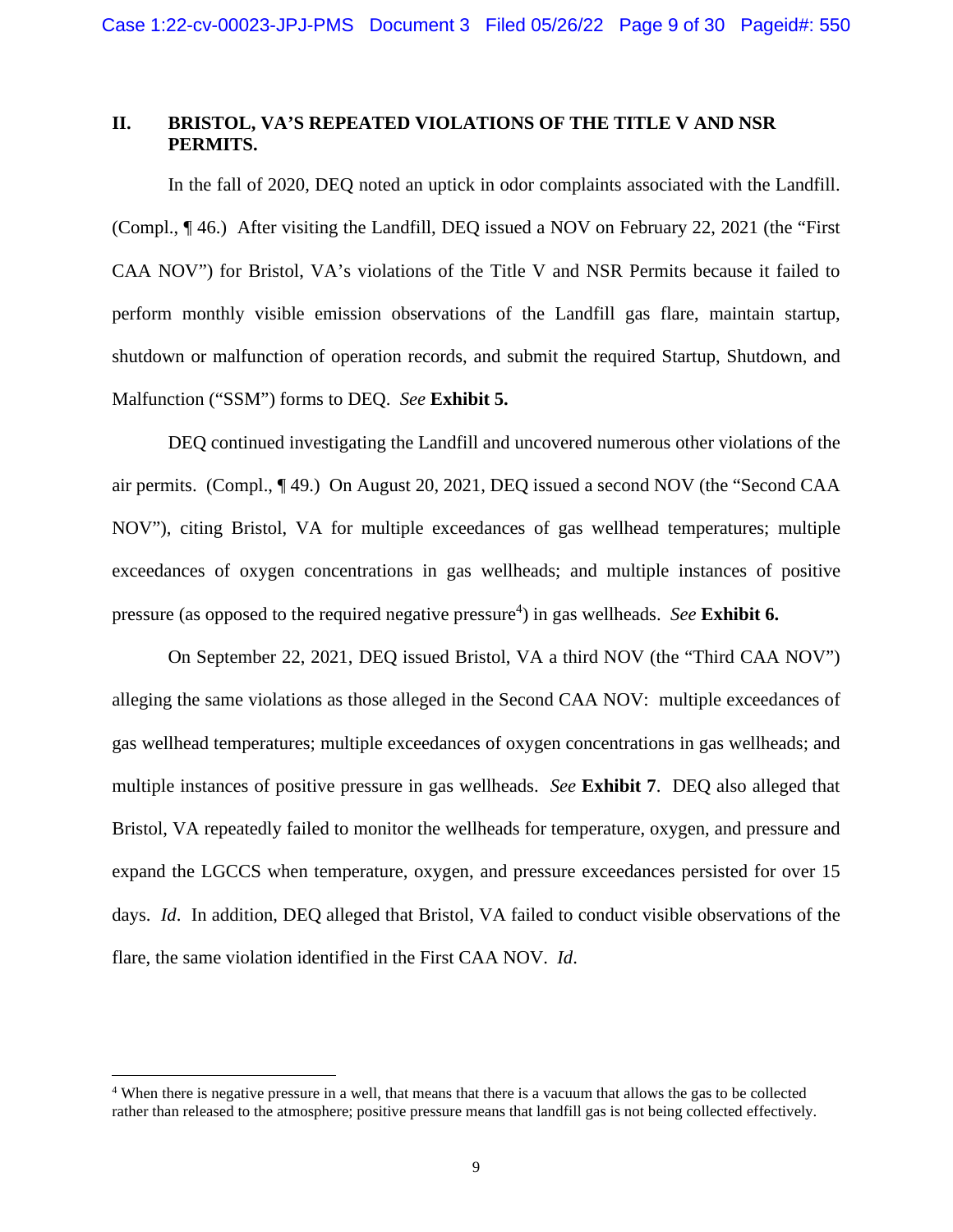On December 10, 2021, DEQ issued Bristol, VA a fourth NOV (the "Fourth CAA NOV") alleging that the Landfill continued to repeatedly exceed gas wellhead temperatures; oxygen concentrations in gas wellheads; and reported multiple instances of positive pressure in gas wellheads, in violation of permit requirements. *See* **Exhibit 8**. DEQ also alleged that Bristol, VA continued to fail to monitor the wellheads for temperature, oxygen, and pressure. *Id*. All of these violations were also the subject of the DEQ's Second and Third CAA NOVs.

On May 3, 2022, DEQ issued a fifth NOV (the "Fifth CAA NOV"), indicating that temperature exceedances continued to take place at the Landfill. *See* **Exhibit 9**. Indeed, data submitted by Bristol, VA to DEQ on May 13, 2022 identified multiple temperature exceedances from January through April 2022. *See* **Exhibit 10** (May13, 2022 Status Report).

Although the NOVs state that Bristol, VA is required to return to compliance, Bristol, VA has not returned to compliance and no consent order or other document has been developed outlining how compliance will be achieved. (Compl., ¶ 54.)

### **III. BRISTOL, VA'S REPEATED VIOLATIONS OF SWP 588.**

On January 11, 2021, DEQ issued Bristol, VA a Deficiency Letter alleging that the Landfill violated two conditions of its SWP 588. First, DEQ indicated that, based on more than 30 recent odor complaints filed against the Landfill, and in accordance with 9VAC20-81-200.D, Bristol, VA was required to develop an odor management plan to address odors that may impact individuals beyond the facility boundaries. Second, DEQ indicated that Bristol, VA was in violation of a requirement to effectively control odors in accordance with 9VAC20-81-140.A. *See* **Exhibit 11** (DEQ Deficiency Letter (Jan. 11, 2021)).

On May 27, 2021, DEQ issued Bristol, VA a Warning Letter identifying violations of Virginia Solid Waste Management Regulations, 9VAC20-81-100.B, and SWP 588 Module 1, General Conditions. According to the Warning Letter, a pump used to convey gradient control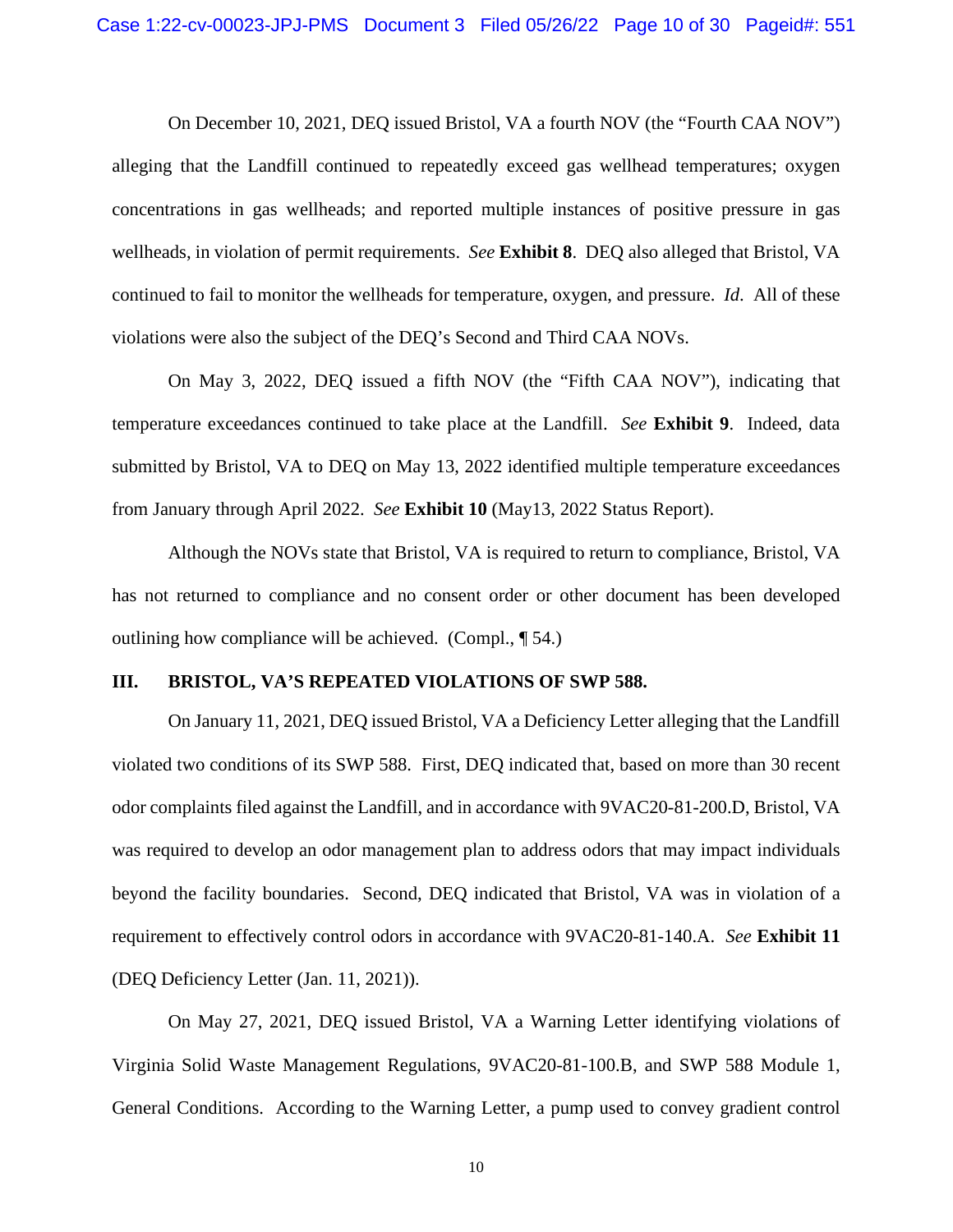water (leachate) from the Landfill to the sanitary sewer system was not functioning properly. DEQ inspectors also described the leachate center pipe as broken and indicated that a bucket had been placed over the broken portion of the pipe. DEQ observed odor coming from the gradient control water that appeared soon after the pump was engaged. DEQ also observed Landfill gas odor that seemed to come from the pipe area. During the inspection, Bristol, VA representatives at the Landfill indicated that the needed materials to repair the pipe were available, but they did not take time to actually repair the pipe or the pump. *See* **Exhibit 12** (DEQ Warning Letter (May 27, 2021)).

On December 7, 2021, DEQ issued Bristol, VA a NOV (the "First RCRA NOV") for the inoperable pump, citing violations of the Virginia Waste Management Regulations, 9 VAC 20-81-  $100(B)^5$ , and SWP 588<sup>6</sup> Permit Condition Module I, Section I(B)(5). These provisions require proper operation and maintenance of all Landfill units and associated facilities. DEQ explained that during its November 8, 2021 site visit, two "pumps intended to convey leachate and gradient control to the sanitary sewer system were not functioning properly, and the gradient control pump had not been replaced." *See* **Exhibit 13**.

In March 2022, DEQ's inspection of Landfill No. 498 revealed exposed and uncovered solid waste in areas where landfill mining activities have been idle since DEQ's last visit in November 2021. (Compl., ¶ 72.) DEQ issued Bristol, VA a second RCRA NOV (the "Second RCRA NOV") for these cover deficiencies on April 25, 2022. *See* **Exhibit 14**.

<sup>&</sup>lt;sup>5</sup> According to this provision, all solid waste disposal facilities shall be maintained and operated in accordance with the permit issued pursuant to this regulation, and in accordance with the approved design and intended use of the facility.

<sup>&</sup>lt;sup>6</sup> According to this provision, the permittee shall at all times properly operate and maintain all units (and related appurtenances) which are installed or used by the permittee to achieve compliance with the operations manual and the conditions of this permit.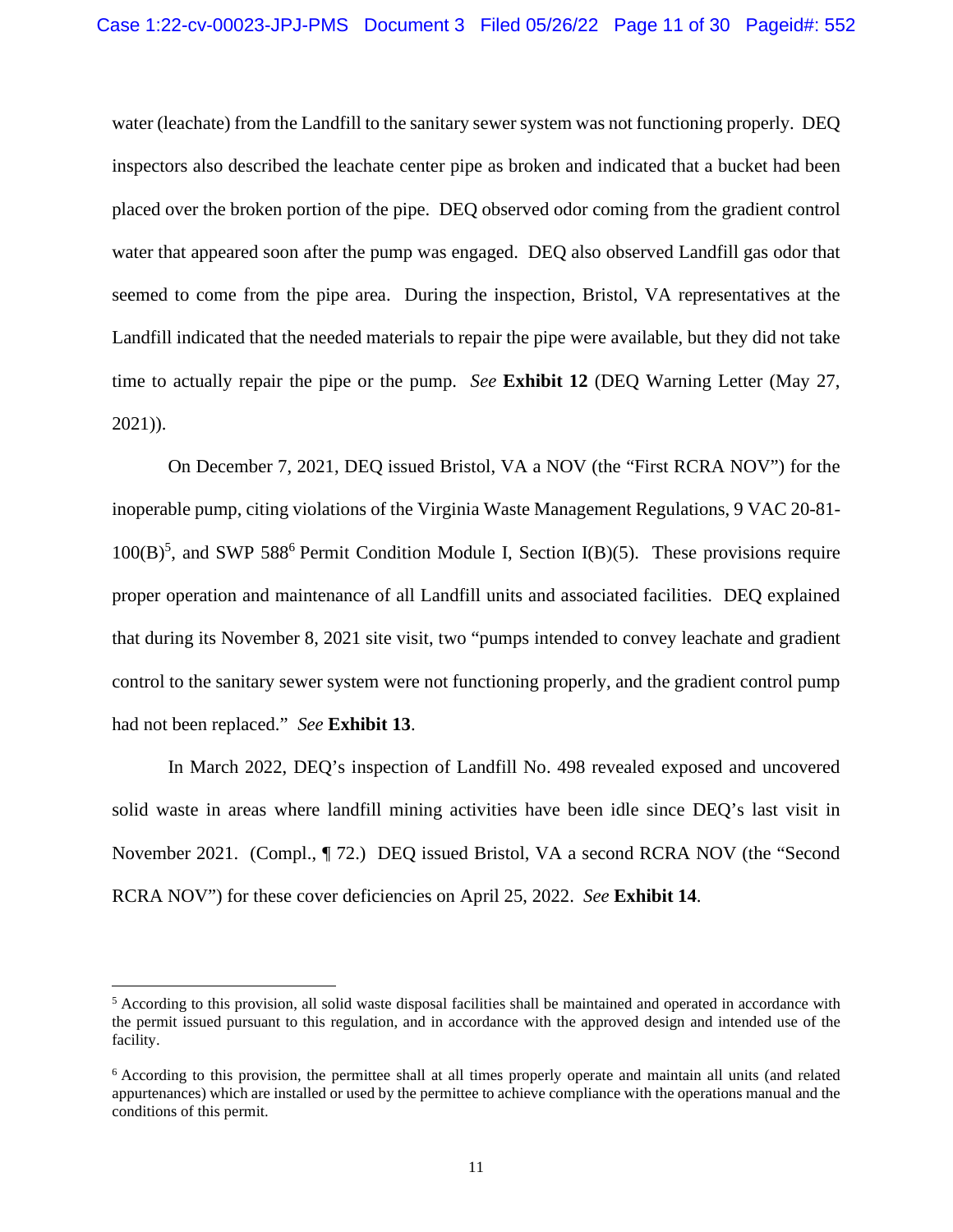During April 18-21, 2022, DEQ received 58 odor complaints related to the Landfill. When DEQ visited the Landfill to investigate the source of odor, DEQ observed uncovered and exposed solid waste. (Compl., ¶ 73.) On May 3, 2022, DEQ issued Bristol, VA a Warning Letter, alleging cover deficiencies. **Exhibit 15**, DEQ WL-005-0522-SW (May 3, 2022).

DEQ became concerned with odors from the Landfill in 2019, when it asked Bristol, VA to track complaints regarding odors from the Landfill. Later, in August 2020, DEQ acknowledged the "significant" number of odor complaints from the Landfill and required Bristol, VA to submit an Odor Control Plan. Bristol, VA did not develop such a plan at that time. In December 2020, DEQ again asked Bristol, VA to develop an odor management plan, which Bristol, VA also did not do. (Compl., ¶ 80.)

# **IV. BRISTOL, VA'S FAILURE TO FOLLOW ITS OWN ODOR MANAGEMENT PLAN.**

On January 11, 2021, DEQ issued Bristol, VA a Deficiency Letter, referring to a significant number of odor complaints (over 30 since mid-November 2020) and again requiring the Landfill to develop an odor management plan. (Compl., ¶ 81.) Virginia regulations require landfills to prepare an odor management plan within 90 days when "an odor nuisance or hazard is created." 9VAC20-81-200.D. As clearly stated in the Deficiency Letter, Bristol, VA was required to develop such a plan within 90 days – or by April 11, 2021 – pursuant to 9VAC20-81-200.D. (Compl., ¶ 81.)

Bristol, VA submitted the final Odor Management Plan on June 7, 2021. The Odor Management Plan identified immediate remediation actions that Bristol, VA should take within a few days of receiving an odor complaint, including:

- Install intermediate cover or increase the thickness of daily cover at the Landfill.
- Reduce the size of the working face.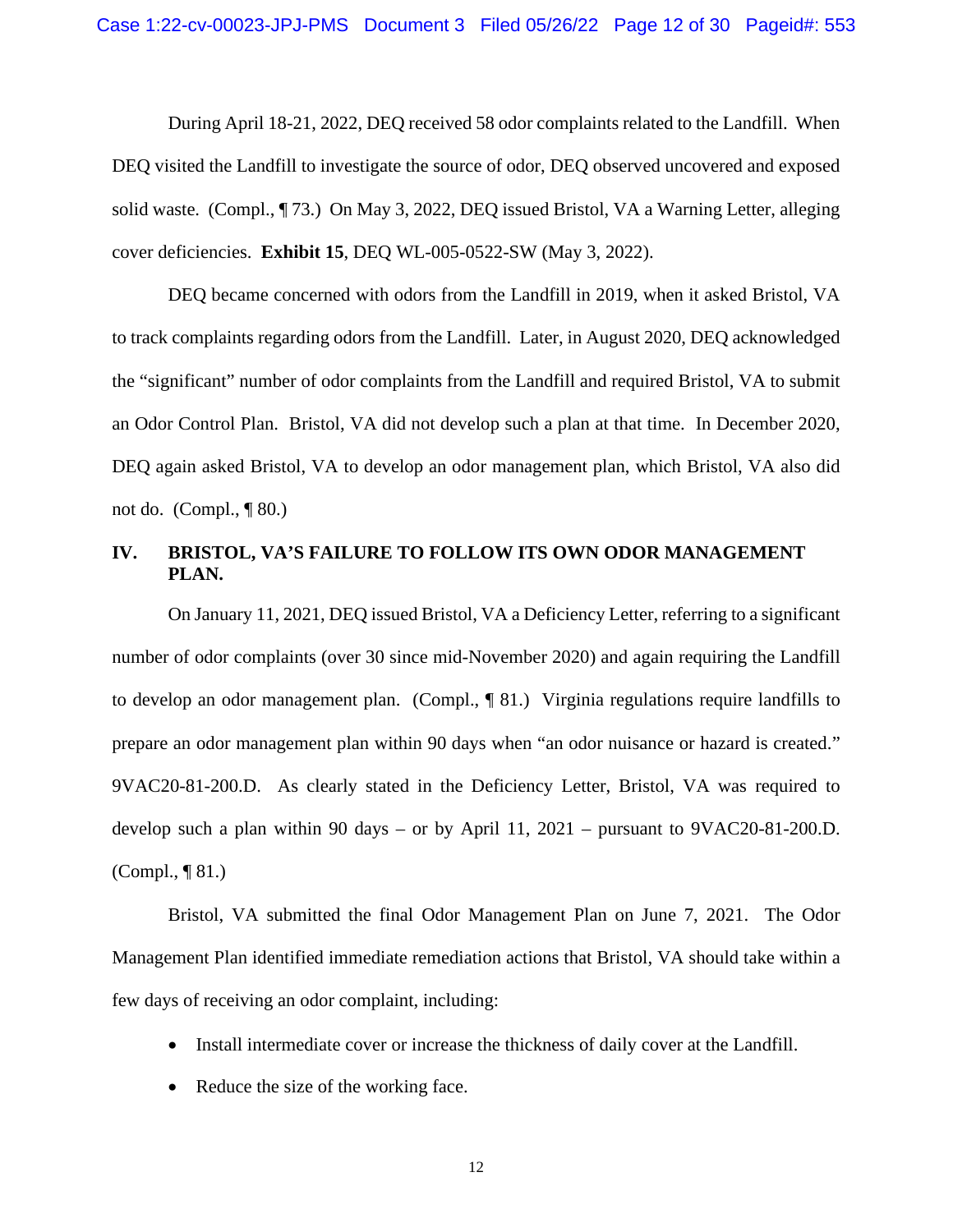- Perform minor repairs on the existing LGCCS to increase vacuum within the Landfill.
- Increase dewatering of the LGCCS extraction wells to increase vacuum within the Landfill.
- Pump ambient air into the leachate pump station to minimize anaerobic conditions.
- Repair leachate seeps.
- Stop or reduce the disposal of waste streams that may be causing particular odors.
- Closing and/or sealing manhole covers and access doors related to the leachate and gradient water collection and conveyance systems.

(Compl., ¶¶ 83-84.) Many of these measures amounted to monitoring and maintaining the Landfill and its LGCCS in a way that should have been done all along to remain in compliance with the Landfill permits. Despite Bristol, VA's purported commitment to these measures, odor complaints continued. For example, in September 2021, Bristol, VA received 439 complaints, and in November 2021, 2,147 complaints. (Compl., ¶¶ 85-86.)

It is clear that Bristol, VA has not been implementing the Plan and performing the immediate remediation actions. DEQ cited Bristol, VA for failure to implement the Odor Management Plan in the May 3, 2022 Warning Letter. These failures manifest in subsurface reactions and chimneys, which have been identified by investigations and sampling conducted by DEQ, EPA, Bristol, TN, Bristol, VA and the Expert Panel. (Compl.,  $\P$  87, 104, 108.)

Subsurface reactions are likely occurring near the hot wells, which are the subject of numerous CAA NOVs. The reactions contribute to the noxious odors coming from the Landfill. (Compl., ¶ 104.) These odors in ambient air near the hot wells have been characterized as "chemical in nature," "a chemical-smelling 'smoke'," and "rotting or sour garbage." **Ex. 1**, p. 3 (Expert Report). The smell was 'readily apparent" when the Expert Panel visited the Landfill. *Id.* Bristol, VA knew that one or more subsurface reactions have been occurring at the Landfill as early as 2018 but did not investigate them. (Compl.,  $\P$  104.)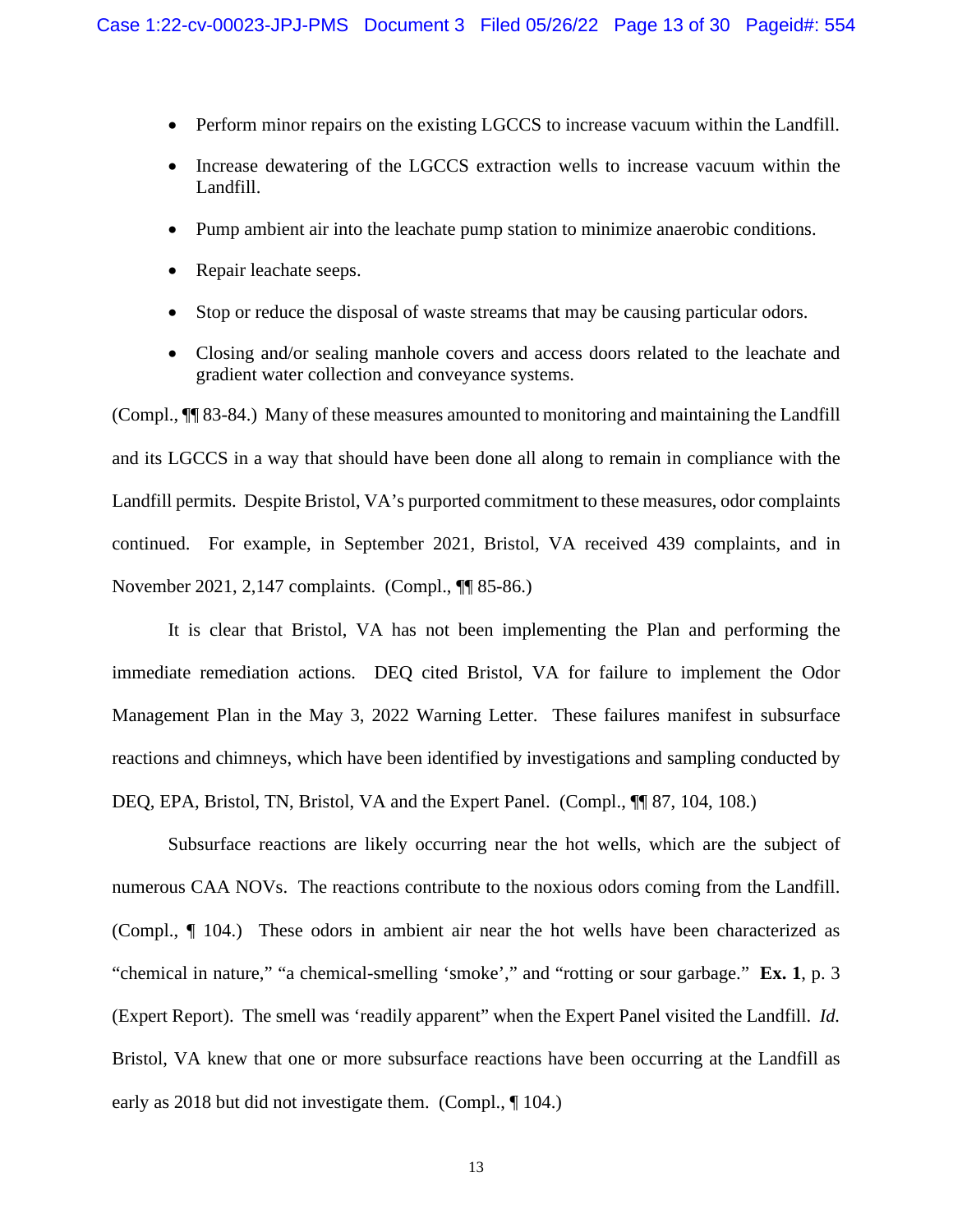Chimneys—features where landfill gas is escaping instead of being captured by the LGCC—have also been identified at the Landfill and lead to odors. (Compl., ¶ 108.) In January 2022, Bristol, VA's own consultant stated that the Western chimney became significantly noticeable during the summer of 2021 and confirmed that the landfill gas from the chimney produces "significant odors and potential health and safety concerns." **Exhibit 16** (DAA, Western Chimney Landfill Gas Pilot Mitigation Program (Jan. 31. 2022)) (explaining that landfill gas sampling results indicated certain odorous sulfur compounds and high benzene concentrations in the gas that is escaping from the chimneys). What is more, Bristol, VA's consultant identified "several other chimneys located elsewhere along the quarry walls." *Id*. Discussions regarding the need to close the chimneys started earlier, at least in May or June 2021. In September 2021, Bristol, VA recognized that the chimneys should be closed and that failure to close the chimneys "has gone on way too long." In December 2021, Bristol, VA planned to close off the chimneys, but it has failed to do so. In February 2022, Eads summed it up: recommendations to close the chimneys were not taken "seriously." (Compl., ¶ 111.)

Since the fall of 2020, employees and recipients of services provided by Bristol, TN have been complaining about noxious odors coming from the Landfill. They describe the odors as putrid and noxious, including odors of chemicals and gas. They complain of nose bleeds, headaches, migraines, nausea, eye and respiratory irritation and distress, asthmatic attacks, fatigue, anemia, and many other conditions as a result of smelling the odors from the Landfill. Bristol, TN's experts have confirmed that Landfill malodors are capable of causing health effects that the Bristol, TN employees and residents have been complaining of – headaches, vomiting, nausea, nose bleeds, raspy throat, and others. (Compl., ¶ 121.)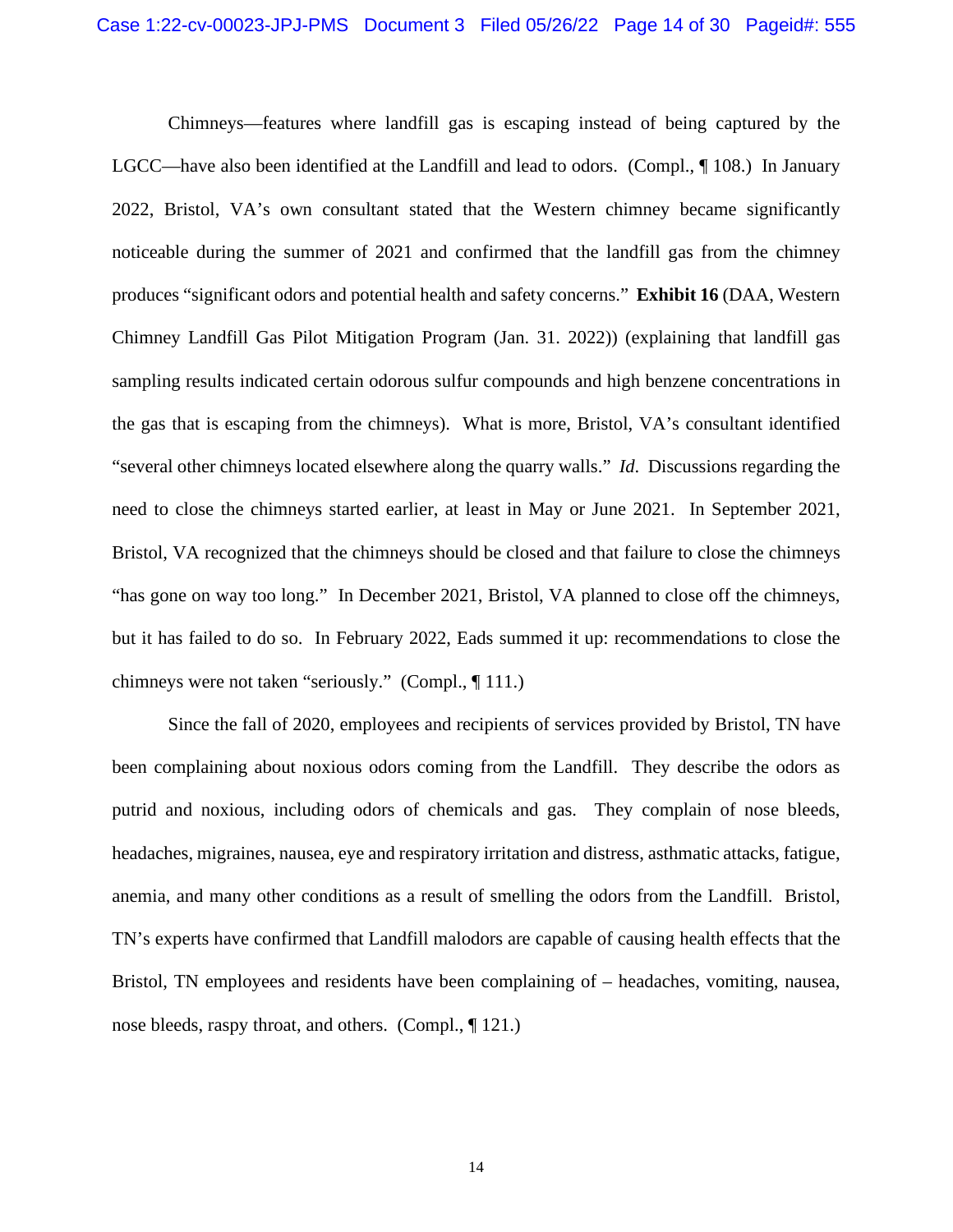Odor complaints have been reported by Bristol, TN; the Tennessee Department of Environment and Conservation ("TDEC"); Landfill's website<sup>7</sup>; DEQ; and "Smell my City" mobile application. Some complainants have also organized an active Facebook group page to compare and share their experiences with the odorous Landfill, "Bristol City-VA/TN Air Pollution Community Page."<sup>8</sup> Others have also reported their complaints and shared their frustration and experiences with the Landfill at other community sites like "Dump the Dump".<sup>9</sup> (Compl., 122.)

## **V. THE LANDFILL AND ELEVATED LEVELS OF BENZENE.**

Investigations conducted at the Landfill, including those conducted by EPA and reviewed by the Expert Panel, identified elevated concentrations of Benzene in the air at the Landfill and in the surrounding areas. Benzene is a common VOC, is listed as hazardous waste under RCRA, and is known to cause cancer. (Compl., ¶¶ 112, 117.)

In October 2021, EPA explained that "the odors [from the Landfill] may have increased in intensity and/or duration" and "[a]s a result, EPA agreed to conduct additional monitoring in the area." **Exhibit 17** (EPA Conducts Additional Air Monitoring In Bristol Area (Oct. 2021)). This second sampling<sup>10</sup> effort occurred from October 19 to October 28, 2021. The purpose of the sampling was to investigate areas where odor complaints had been received to determine if hazardous substances were present. The sampling identified petroleum-related constituents, including Benzene, Toluene, Xylenes, Ethylbenzene, Heptane, and Hexane, in almost all samples; refrigerant gases, including Chloromethane, Dichlorodifluoromethane (also known as, Freon 12), 1,1,2-trichlorotrifluoroethane, and Freon 11; and other compounds, including Acrolein. (Compl.,

<sup>7</sup> https://www.bristolva.org/FormCenter/City-Help-Desk-7/Solid-Waste-Facility-Concerns-68

<sup>8</sup> https://www.facebook.com/groups/904106530399037

<sup>9</sup> While this web page is no longer working, it used to be located at https://www.dumpthedump.org/

<sup>&</sup>lt;sup>10</sup> EPA's first sampling effort took place in June and July 2021. (Compl., ¶118.)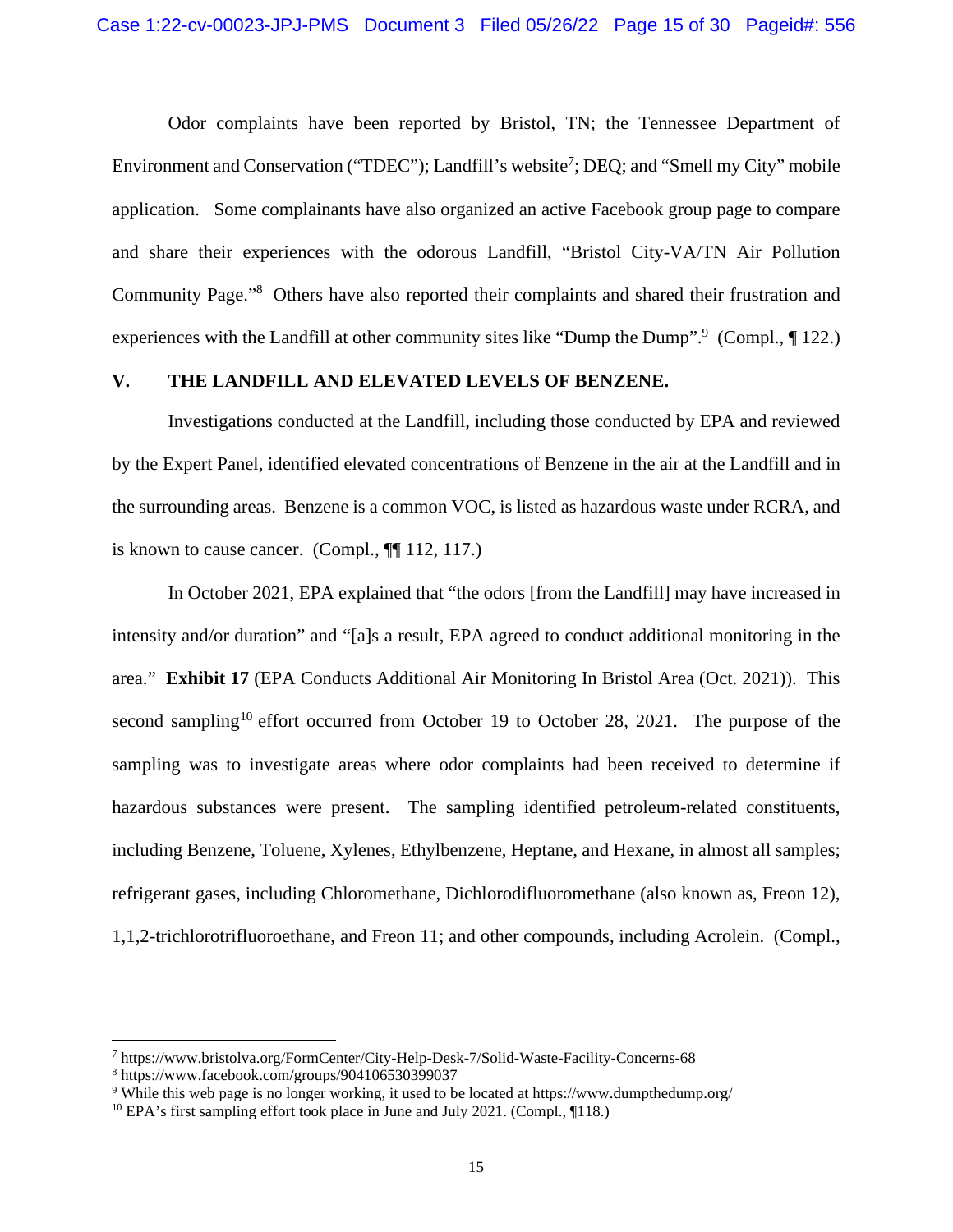¶ 119.) EPA also forwarded the analytical results to ATSDR for further evaluation. **Exhibit 18** (EPA Final Air Monitoring Report (Dec. 13, 2021)).

Sampling conducted by Bristol, TN on the Landfill property identified airborne concentrations of Benzene, which is a known carcinogen, skewing higher than those typically found in ambient air. (Compl., ¶ 120.) Measurements in Bristol, TN show ambient air concentrations that are about 15 times higher the current long-term average "normal" background levels. (Compl., ¶ 120.) Although Benzene concentrations in ambient air in cities are typically due to other sources, such as engine exhaust and various combustion processes, the available data suggests that Benzene emissions from the Landfill likely dominate and account for most of the substantially elevated concentrations relative to ambient air over otherwise similar cities in the U.S. (Compl., ¶ 120.)

### **VI. DEQ'S EXPERT PANEL.**

Confronted with Bristol, VA's continued violations relating to its operation and maintenance of the Landfill, as well as the growing public outcry regarding the emergency caused by the Landfill, DEQ convened an Expert Panel on March 1, 2022, to address the situation. The Expert Panel examined three issues: (a) mitigation of odors emanating from the Landfill; (b) the feasibility of continued waste disposal operations at the Landfill; and (c) options for early closure of the Landfill. *See* **Ex.** 1, Expert Report, Executive Summary. The Panel's work and recommendations are set forth in their Expert Report. (Compl., ¶¶ 123-125.)

As explained in the Expert Report, "the Landfill is exhibiting early signs of an Elevated Temperature Landfill (ETLF), which is linked to the production and release of odors." *See* **Ex. 1**, Expert Report at iii. The Panel determined that the odors are likely being released from the Landfill's sidewalls between the Landfill's rock quarry walls and the sidewall liner system. These release points are referred to as "chimneys". *Id*., p. 4-5. "The Panel agreed [that] engineered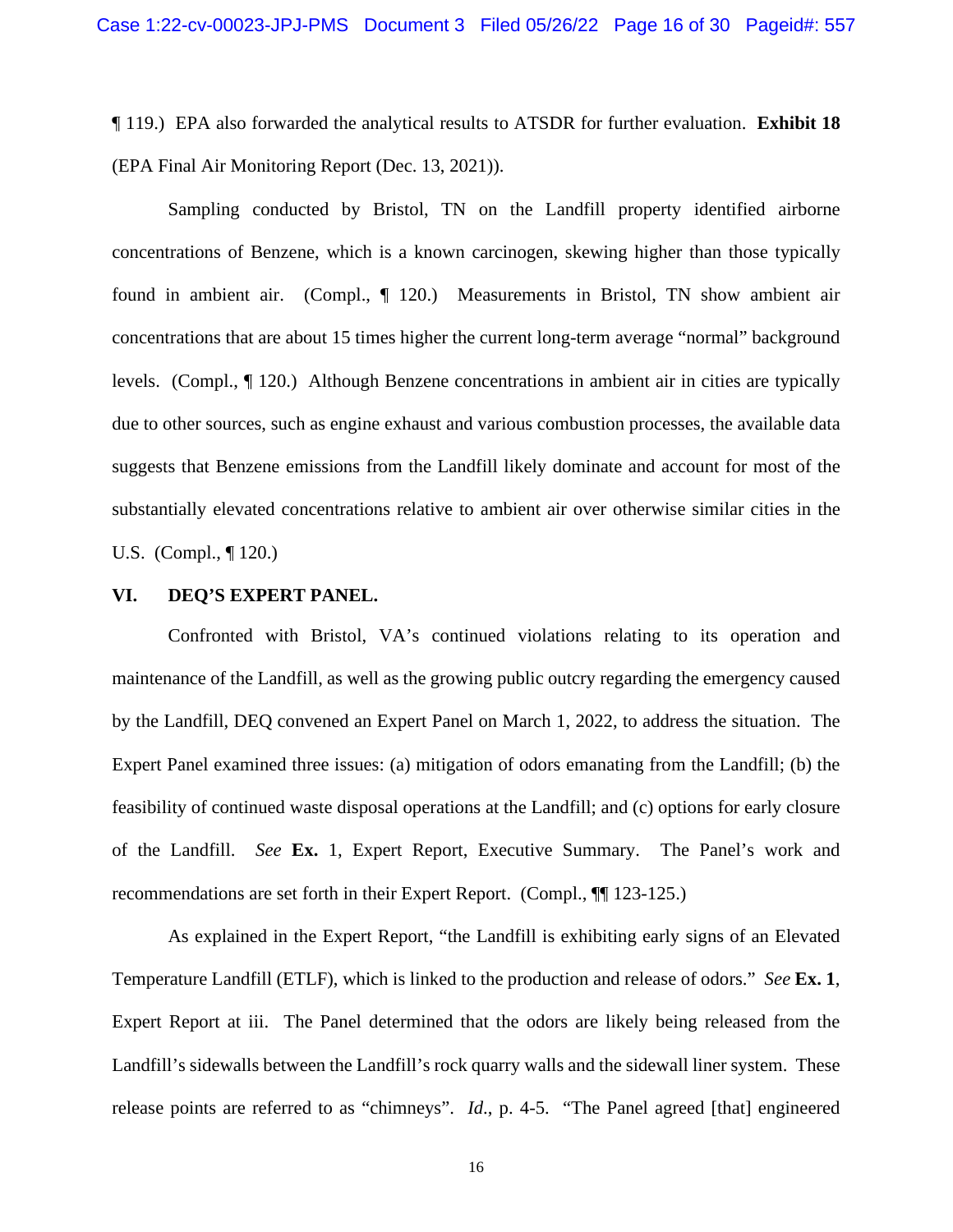remedial action can significantly reduce the release of odors around the Landfill perimeter." *Id*.,

p. 5. The odors also are likely coming from the surface of the Landfill "due to inadequate interim soil cover material." *Id*., p. 7.

The Expert Report provides ten specific engineered actions intended, *inter alia*, to minimize the release of odors. *Id*., p. 10. While all of the Panel's recommendations are important to mitigating the noxious odors, the Expert Report identifies two recommendations as "priorities" for Bristol, VA to implement:

- Testing and constructing a sidewall odor mitigation system around the Landfill perimeter that will be designed and constructed to mitigate landfill gases emanating from the Landfill/quarry sidewalls; and
- Installing and monitoring a dedicated system of thermocouples in the waste mass to monitor Landfill temperatures for greater spatial resolution (horizontal and vertical) and to provide data at a greater frequency. (*Id*.)

Notwithstanding the Expert Report's identification of these recommendations as priorities and "the urgent need to implement Panel recommendations" (*Id*., p. 2), Bristol, VA has done virtually nothing to implement them, and according to recent statements of Eads, Bristol, VA may not take substantive corrective action for another year or more. According to its most recent budget, Bristol, VA has over \$20 million in funds available to implement the Expert Panel's recommendations and address the emergency created by the Landfill.<sup>11</sup> Additionally, its Vice-Mayor, Neal Osborne, acknowledged on May 24, 2022 that Bristol, VA "could dip into alternative funding sources to pay for the landfill fixes and closure," including "some federal funds set aside via ARPA, the American Recovery Plans."<sup>12</sup>

<sup>11</sup> *See* https://www.bristolva.org/DocumentCenter/View/3597/Administration-Recommended-Budget-for-2022- 2023, p. 123 (last visited May 23, 2022) (identifying an "unassigned" \$22,237,707 in the General Fund).

<sup>&</sup>lt;sup>12</sup> David McGee, *Residents Call for More Info from Bristol Virginia City Council Over Landfill*, Bristol Herald Courier (May 25, 2022), https://heraldcourier.com/news/local/residents-call-for-more-info-from-bristol-virginia-citycouncil-over-landfill/article\_3b046d1a-cc81-505c-81fb-9aba42ba2c8f.html#tracking-source=home-top-story.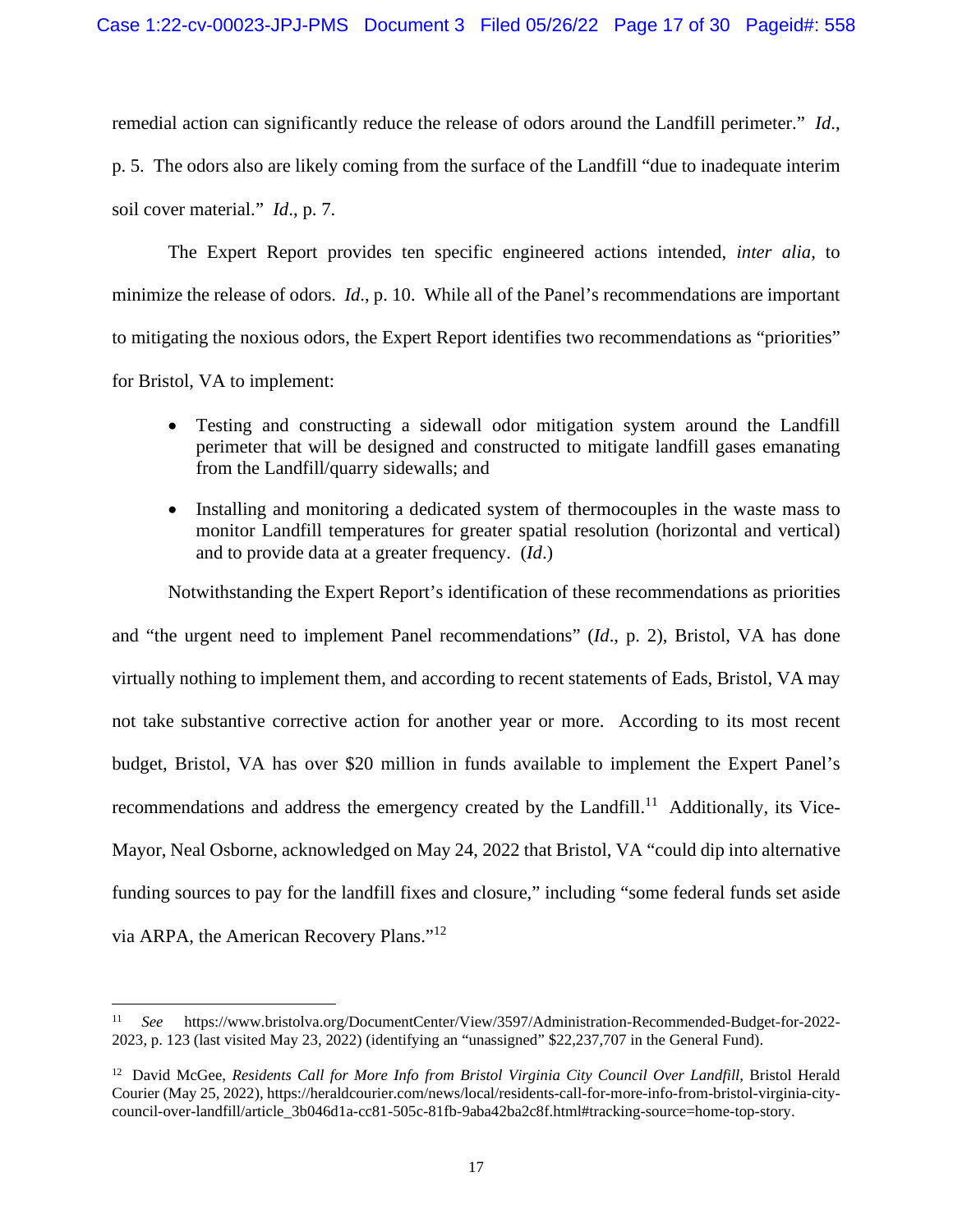The Expert Report also makes recommendations regarding the continued operation and closure of the Landfill. *See* **Ex. 1**, Expert Report, pp. 13-15. The Panel concluded that continuing Landfill operations while implementing the recommendations for mitigating odors would be "problematic", and Bristol, VA "should strongly consider a cessation of waste disposal operations at the Landfill due to incompatibility of operations with the necessary odor mitigation and ETLF remedial strategy." *Id*., p. 13. Based on the Expert Report, Bristol, VA should be required to stop operations at the Landfill immediately as part of its implementation of the recommendations for mitigating the odors coming from the Landfill.

# **VII. THE IMPACTS ON BRISTOL, TN AND ITS CITIZENS.**

Bristol, TN and its citizens continue to suffer harm caused by the noxious odors coming from the Landfill as described herein, which, as the Expert Report observes, are getting worse. (Compl., ¶ 131.)

Bristol, VA's negligent maintenance and operation of the Landfill, which has manifested in multiple repeated and continuing violations of permits and other legal requirements, has created a continuing public nuisance that harms Bristol, TN's ability to perform the duties owed to residents and employees. (Compl., ¶ 136.) For example:

- Staff and firefighters at Bristol Fire Department Station 2 and Bristol Central Fire Station, two fire stations close to the Landfill, have complained of nauseating odors coming from the Landfill, which have caused symptoms such as nosebleeds, bloody sinuses, headaches, and nausea. Some firefighters asked to be transferred to other fire stations so they do not have to constantly smell the odors from the Landfill. **Exhibit 19 (**Declaration of Mike Carrier ("Carrier Dec."), ¶¶ 11-12); **Exhibit 20** (Declaration of Bill Sorah ("Sorah Dec."), ¶ 7.)
- Teachers and students at the Tennessee Middle School, Fairmount Elementary school, Bristol Tennessee High School, and Holston View Elementary School, which are located closest to the Landfill, complain of the noxious Landfill odors, and some of them have experienced frequent nosebleeds, headaches, and vomiting. The odors from the Landfill are impacting the students and teachers. **Exhibit 21** (Declaration of Dr. Annette Tudor ("Tudor Dec."), ¶ 5); **Exhibit 22** (Declaration of Ed DePew ("DePew Dec."), ¶¶ 3-4); **Ex. 20** (Sorah Dec., ¶¶ 5, 7.)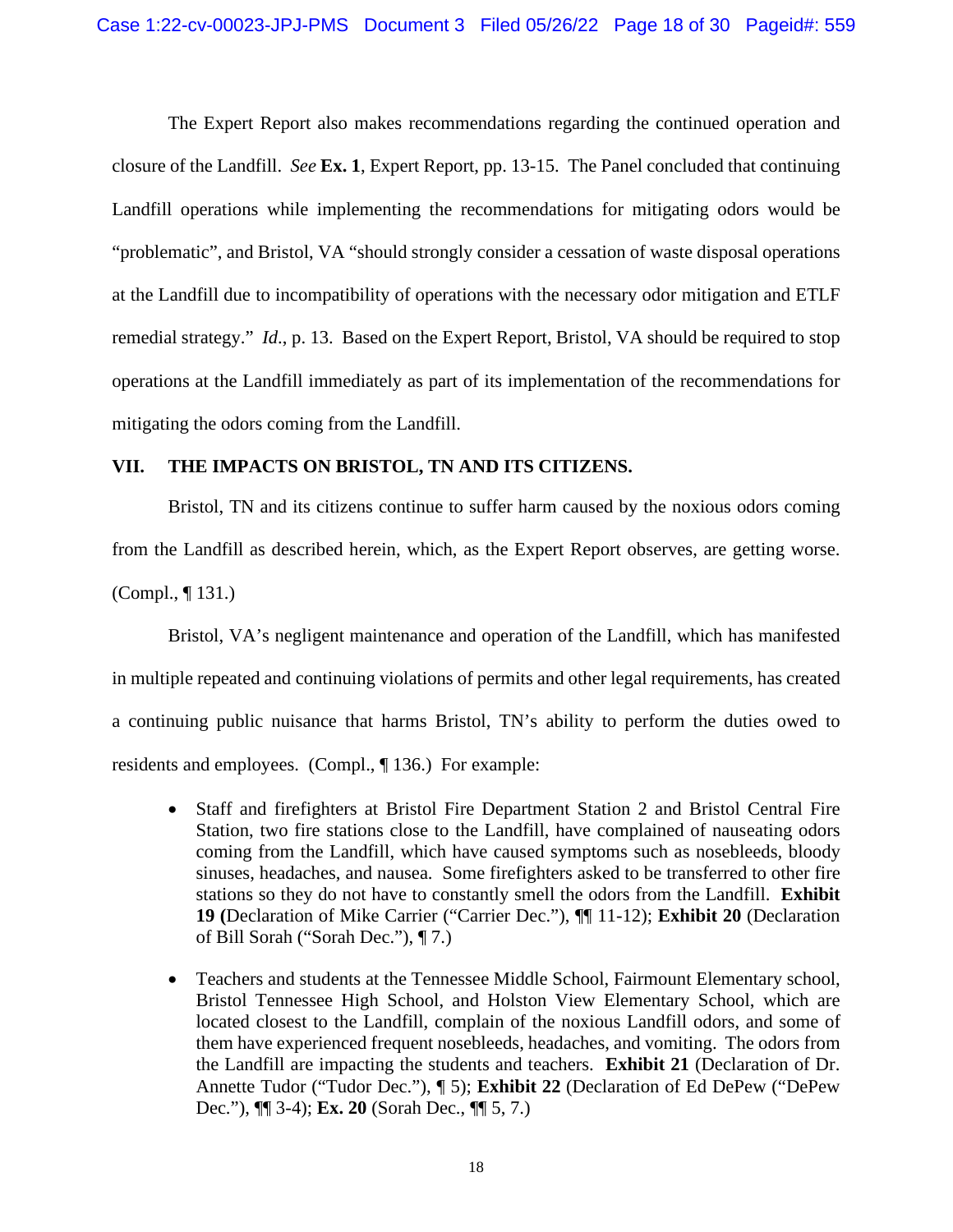Employees and seniors using the Slater Community Center, located approximately 1.4 miles from the Landfill, are reporting headaches, vomiting, and nose bleeds due to the odors from the Landfill. Some days the odors from the Landfill make it difficult to conduct classes at the Slater Community Center. **Exhibit 23** (Declaration of Terry Napier ("Napier Dec."), ¶¶ 4-5, 7-8); **Ex. 20** (Sorah Dec., ¶¶ 5,7,9.)

Bristol, VA's negligent operation and maintenance of the Landfill, including violations of its air and waste permits, is adversely impacting Bristol, TN's campaign to attract individuals to live in Bristol, TN. That campaign, commenced in around 2020, is premised on the fact that Bristol, TN is a small city surrounded by numerous recreational opportunities and might be an attractive place to relocate, particularly for those working remotely. Bristol, TN is now being perceived as a "smelly city" due to the odors coming from the Landfill as a result of Bristol, VA's conduct, which undercuts Bristol, TN's ability to attract and retain residents and businesses. (Compl., ¶ 140.) Further, a local real estate developer stated that the Landfill odors would have to be resolved before they would consider developing certain property in Bristol, TN. (Compl., ¶ 141.)

To date, Bristol, TN has made the following expenditures to mitigate the odors from the Landfill:

- Air purifiers for fire stations at cost of approximately \$1,100. Filter replacements for the units will amount to \$180 every six months. **Ex. 19** (Carrier Dec., ¶ 16.)
- Air purifiers for Slater Community Center at cost of approximately \$3,185. **Ex. 23 (**Napier Dec., ¶¶ 11-13.)
- Air purifiers for school system at cost of approximately \$6,000. Filter replacements for the units will amount to \$1,800 every six months. **Ex. 21** (Tudor Dec., ¶ 7.)
- Air testing in schools at cost of over \$5,100. **Ex. 22** (DePew Dec., ¶ 9.)
- \$30,000 for air purifier assistance program. **Ex. 20** (Sorah Dec., 11.)

Bristol, TN employees spend additional time to address the Landfill issues. For example, over the last eighteen months the City Manager has been dedicating time during his workday to receiving and responding to complaints, meetings with the City Council to address the Landfill, and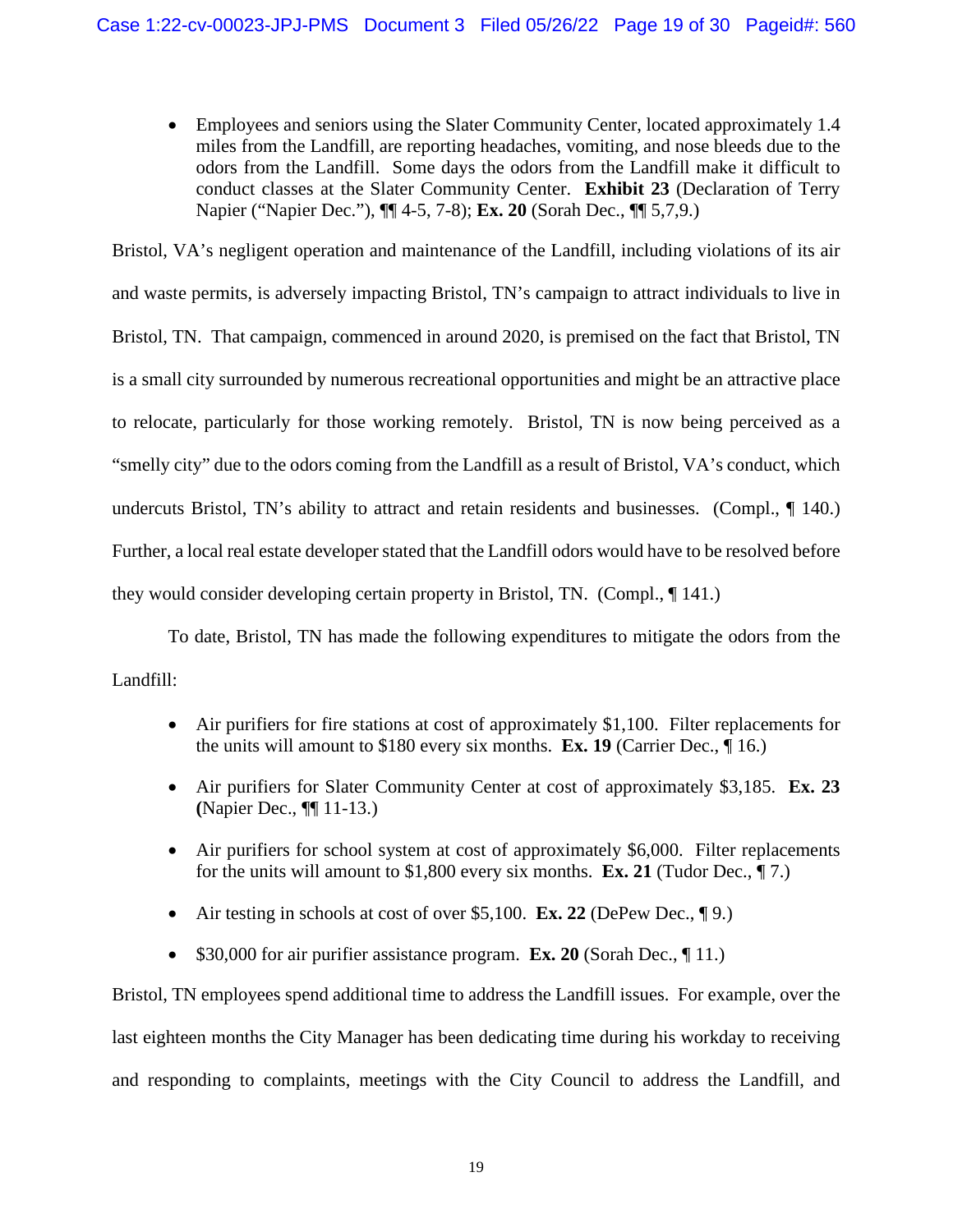preparing responses to community members regarding the Landfill situation. **Ex. 20** (Sorah Dec., ¶ 6.) School maintenance and operations staff are also spending additional time to address the Landfill odors, including developing new procedures and training other staff. **Ex. 22**, (DePew Dec.,  $\P$  6-7.) Bristol, TN has taken other actions to address the odors, such as engaging consultants to evaluate the potential health impacts of the Landfill emissions on its residents and options for resolving the issues at the Landfill. **Ex. 20** (Sorah Dec., ¶ 12.)

#### **ARGUMENT**

### **I. LEGAL STANDARD.**

The court exercises its discretion in determining whether to grant a preliminary injunction. *See Pashby v. Delia*, 709 F.3d 307, 319 (4th Cir. 2013). To obtain a preliminary injunction, the moving party "must establish that he is likely to succeed on the merits, that he is likely to suffer irreparable harm in the absence of preliminary relief, that the balance of equities tips in his favor, and that an injunction is in the public interest." *Winter v. Nat. Res. Def. Council, Inc.*, 555 U.S. 7, 20 (2008). "Environmental injury, by its nature, can seldom be adequately remedied by money damages and is often permanent or at least of long duration, i.e., irreparable. If such injury is sufficiently likely, therefore, the balance of harms will usually favor the issuance of an injunction to protect the environment." *Amoco Prod. Co. v. Vill. of Gambell*, 480 U.S. 531, 545 (1987). *See also Or. State Pub. Interest Research Group v. Pac. Coast Seafoods Co.*, 374 F. Supp. 2d 902, 907 (D. Ore. 2005) ("Proof of ongoing violations of applicable federal and local discharge standards is sufficient to find irreparable injury.").

While preliminary injunctions often preserve the status quo, "[i]f the currently existing status quo itself is causing one of the parties irreparable injury, it is necessary to alter the situation so as to prevent the injury, including "by allowing the parties to take proposed action that the court finds will minimize the irreparable injury." *Canal Auth. of Florida v. Callaway*, 489 F.2d 567,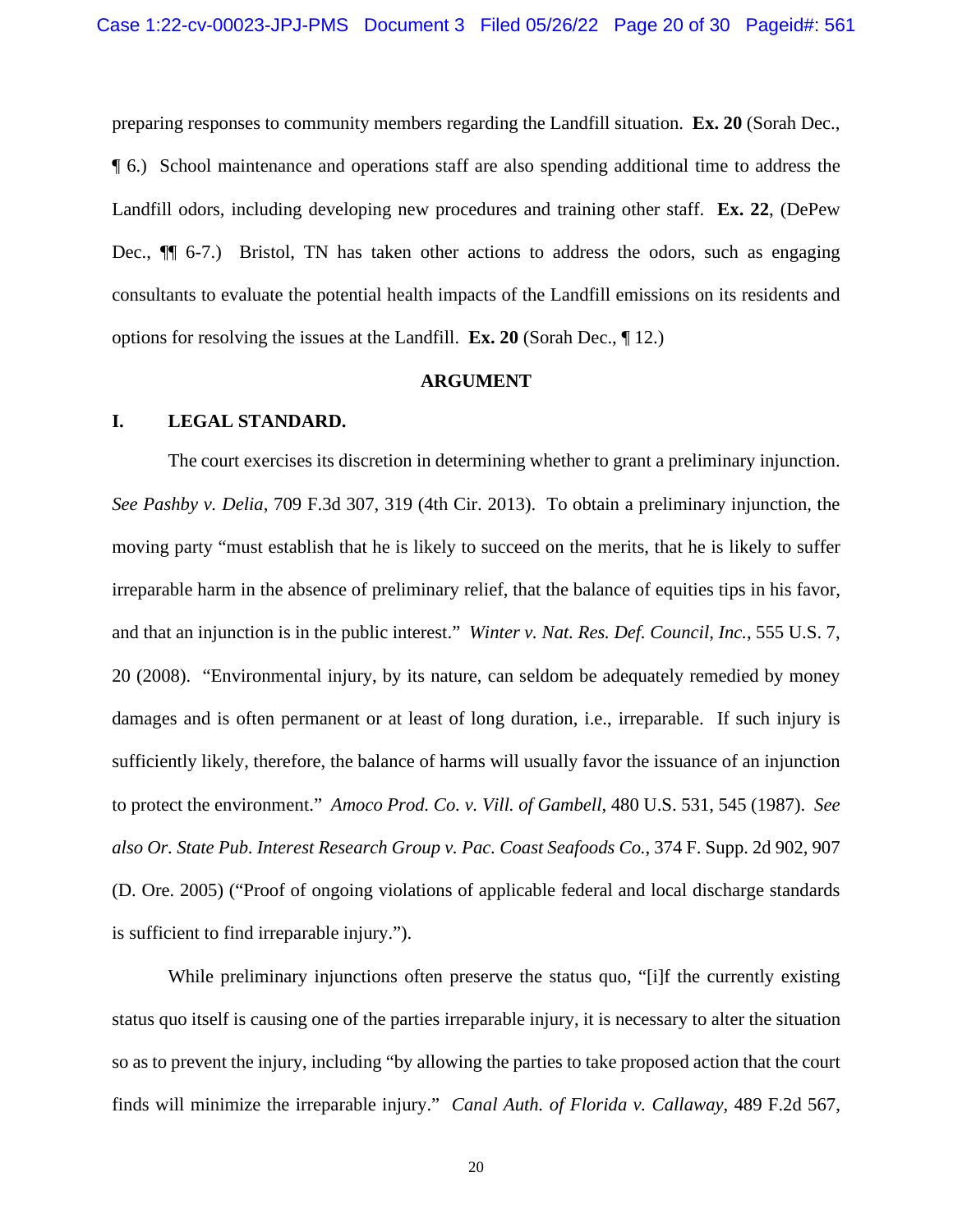576 (5th Cir. 1974). "The focus always must be on prevention of injury by a proper order, not merely on preservation of the status quo." *Id*. A preliminary injunction may be granted on the basis of evidence "that is less complete than in a trial on the merits." *Univ. of Tex. v. Camenisch*, 451 U.S. 390, 395 (1981).

# **II. THERE IS A STRONG LIKELIHOOD THAT BRISTOL, TN WILL SUCCEED ON THE MERITS OF ITS CLAIMS.**

Bristol, TN has a strong likelihood of success on the merits on each of the three claims it has asserted: (1) violations of the CAA; (2) violations of RCRA; and (3) public nuisance.

# **A. Bristol, VA has violated the CAA by repeatedly violating the Title V and NSR Permits.**

Bristol, TN has brought this citizen suit under the CAA based on Bristol, VA's repeated violations of the conditions set forth in its Title V and NSR Permits relating to its operation of the Landfill. *See, e.g., United States v. Duke Energy Corp.,* 171 F. Supp. 2d 560, 565 (M.D.N.C. 2001) ("Under the plain terms of [42 U.S.C. § 7604], the violation of an emission standard or limitation may serve as the basis for a citizen suit brought under  $\lceil \frac{8}{5} \cdot 7604(a)(1) \rceil$  or one brought pursuant to [§ 7604(a)(3)]."). "Strict enforcement of applicable permits is in accordance with the legislative history of the Clean Air Act, which 'plainly reflects a congressional intent that claims of technological and economic infeasibility not constitute a defense to an adjudication of violation of applicable' Clean Air Act requirements." *St. Bernard Citizens for Envtl. Quality, Inc. v. Chalmette Ref., L.L.C.*, 500 F. Supp. 2d 592, 609 (E.D. La. 2007) (quoting *Friends of the Earth v. Potomac Elec. Power Co.*, 419 F. Supp. 528, 535 (D.D.C. 1976)).

As detailed in the Complaint and above, it is undisputed that Bristol, VA has repeatedly violated—and continues to violate—numerous provisions of the Title V and NSR Permits as described in the NOVs issued by DEO. (Compl.,  $\P$  146-194.) These violations relate to the same or similar conditions in the permits, including (a) multiple exceedances of gas wellhead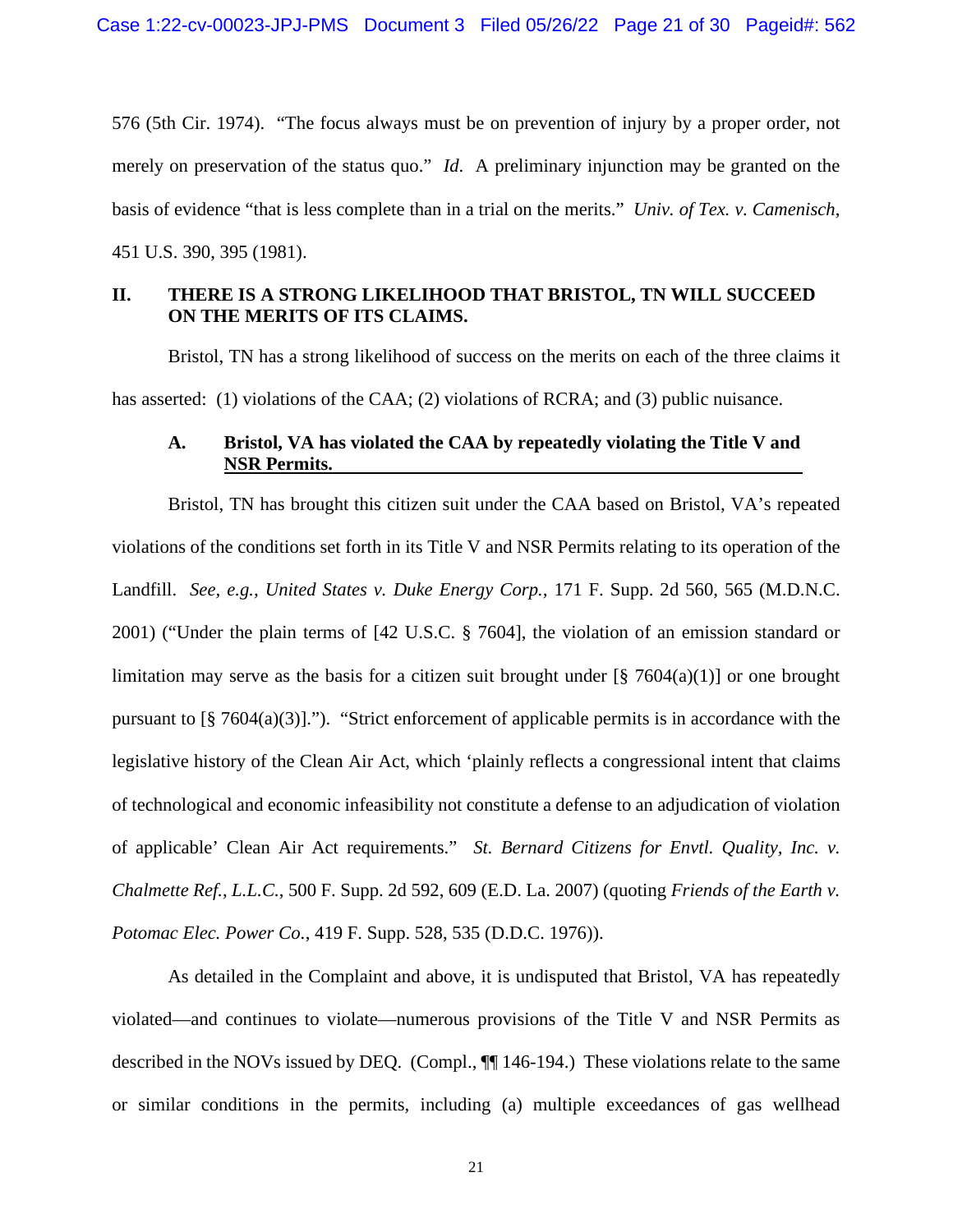temperatures; (b) multiple exceedances of oxygen concentrations in gas wellheads; and (c) multiple instances of positive pressure in gas wellheads. (Compl., ¶¶ 151-159, 171-183.)

Bristol, VA has acknowledged these violations. For example, in response to the Second CAA NOV, Bristol, VA conceded the violations of Permit Condition No. 2 related to exceedances of gas wellhead temperatures took place. In that same letter, Bristol, VA identified certain actions it was planning to take to respond to violations but acknowledged that those actions were not enough and stated the Landfill will *continue to exceed* the temperature, oxygen, and pressure requirements. *See* **Exhibit 24** (Letter from Eads (Aug. 27, 2021)). This proved true. According to the May 13, 2022 data submitted by Bristol, VA to DEQ, temperature exceedances were recorded in multiple wells in January, February, March, April, and May 2022. *See* **Ex. 9** (May 13, 2022 Status Report.) On May 3, 2022, DEQ issued the Fifth CAA NOV, indicating that temperature exceedances continued to take place at the Landfill. Moreover, the Expert Report explains how the Landfill continues to exceed the allowed temperatures. *See* **Ex. 1** (Expert Report, p. 6).

# **B. Bristol, VA has violated RCRA by failing to comply with the SWP 588, which is causing a substantial endangerment to health and the environment.**

As explained in the Complaint and above, Bristol, VA's failure to properly operate and maintain the Landfill in accordance with the SWP 588 has caused the Landfill to emit noxious odors that are so severe as to cause an emergency situation that is substantially endangering the health and environment around the Landfill. (Compl.,  $\P$ ] 195-203.) DEQ has issued Bristol, VA multiple deficiency letters and NOVs detailing Bristol, VA's failures to contain and eliminate the noxious odors, including its failure to (a) repair pumps at the Landfill, (b) comply with its own odor management plan, and (c) place adequate cover over the waste at the Landfill. (Compl., ¶¶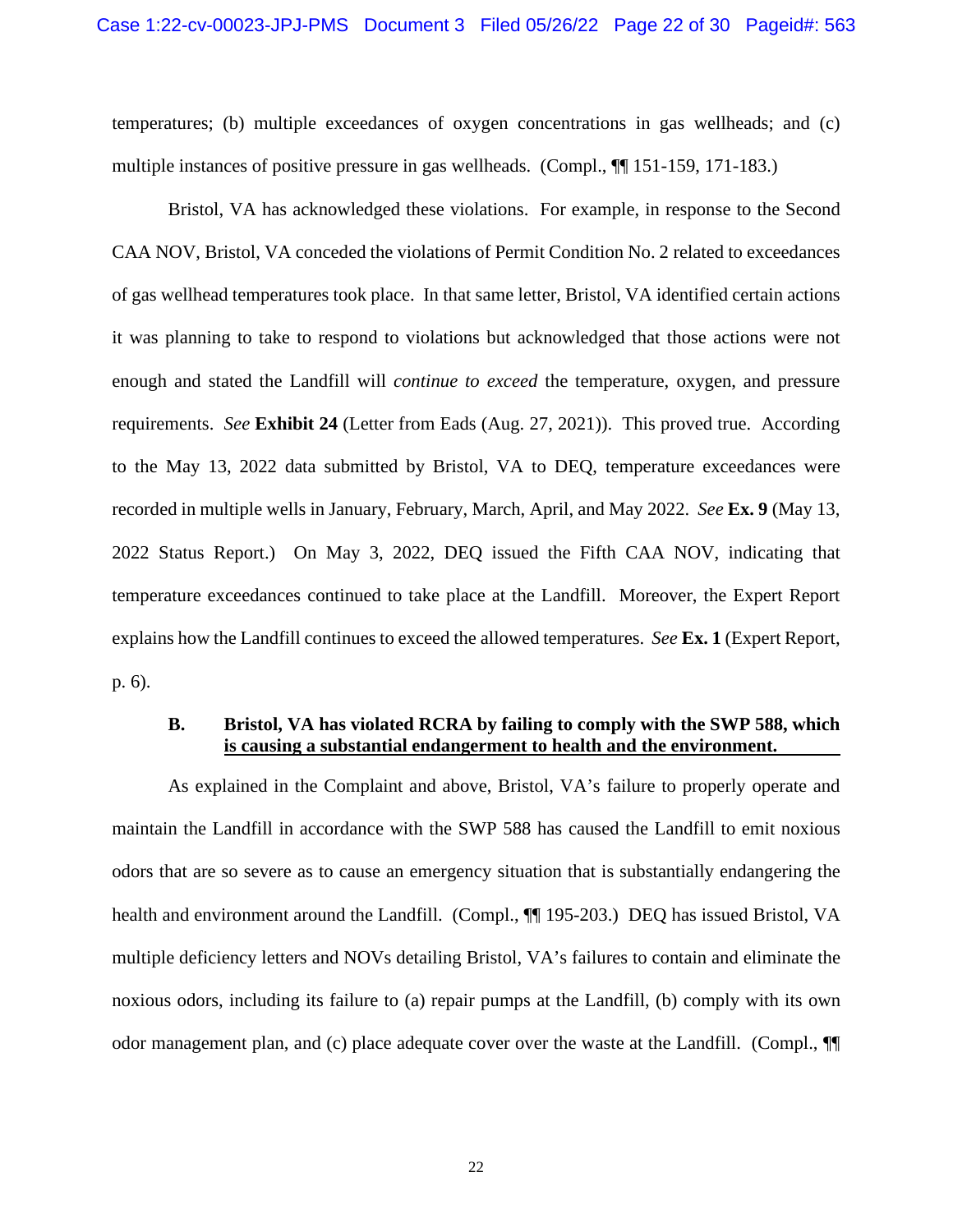65, 67, 81.) DEQ's extraordinary action of convening an Expert Panel to address the issues at the Landfill reflects the danger that the Landfill poses to health and the environment.

Bristol, VA has repeatedly acknowledged that the Landfill is endangering the public, including its own citizens. In October 2021, Eads conceded that "[c]itizens are suffering, and I wholeheartedly recognize the frustration the citizens are having due to dealing with this for the past 10-11 months." *See* **Exhibit 25** (email). On January 3, 2022, Eads told the DEQ and the U.S. Environmental Protection Agency (the "EPA") that "[c]itizens of our community are still experiencing the malodors emanating from the [L]andfill," and that "the odor creates a lower quality of life for our community." *See* **Exhibit 26** (letter). As discussed above, the noxious odors created by the Landfill are adversely affecting the health of Bristol, TN employees to the extent that they cannot perform their jobs. (Compl., ¶¶ 136-139.) Additionally, elevated concentrations of Benzene have also been identified in the air at the Landfill and in the surrounding properties. Benzene concentrations in the air skew higher—about 15 times higher—than those typically found in ambient air in the United States. (Compl.,  $\P$  120.) The data suggest that Benzene emissions from the Landfill (as opposed to emissions from other sources) likely dominate and account for most of the substantially elevated concentrations relative to ambient air over otherwise similar cities in the United States. (*Id*.) In other words, it is likely that the Landfill is the source of elevated emissions. This contaminated air alone may pose significant risk of long-term impacts on people's health. If elevated concentrations were to persist for many years to come, there are significant risks of developing irreversible adverse effects on human health.

For these reasons, there is a substantial likelihood that Bristol, TN will prevail on its claim under RCRA.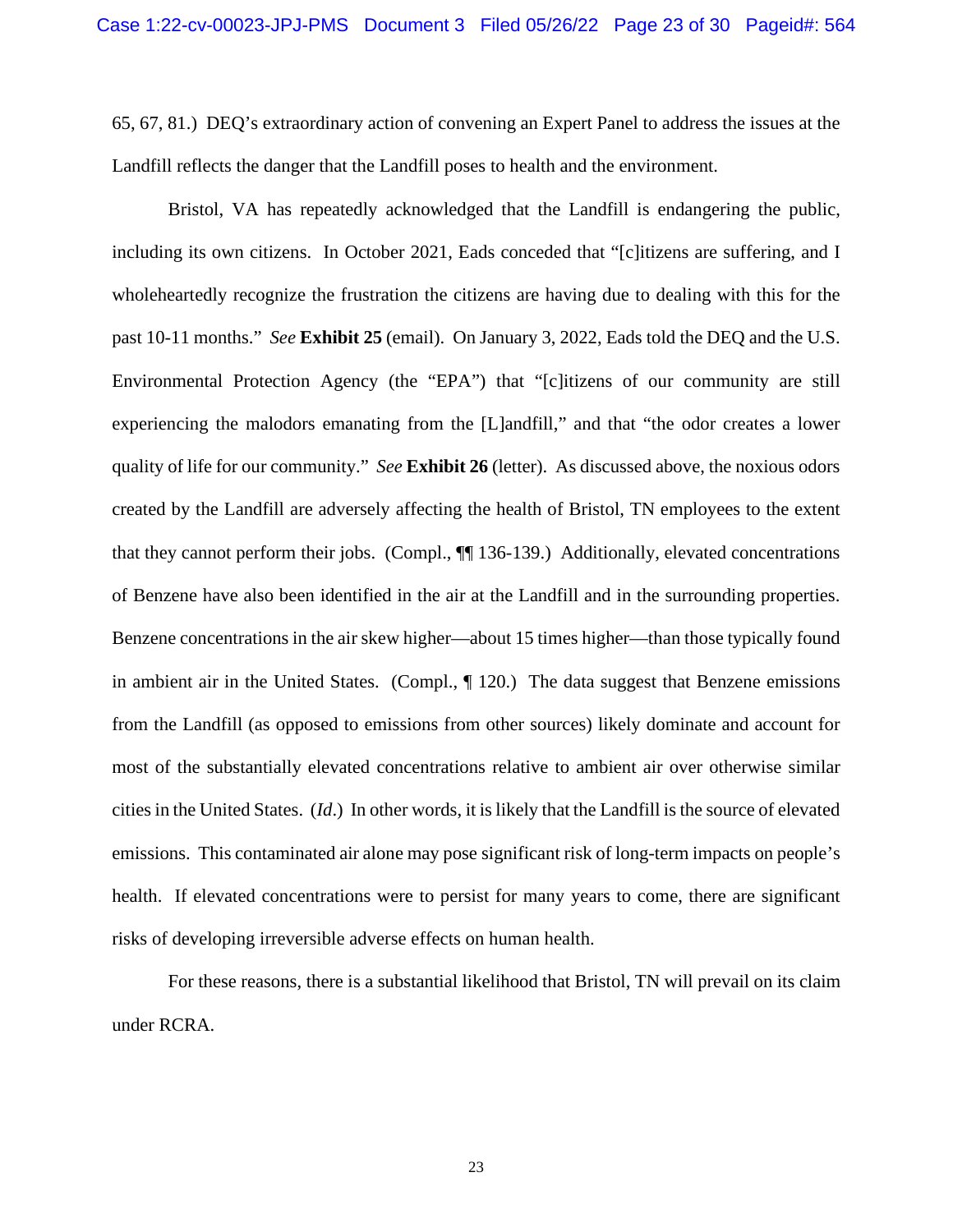# **C. Bristol, VA has created a public nuisance under Virginia law.**

To prove the existence of a public nuisance under Virginia law, Bristol, TN must show that Bristol, VA has negligently maintained and operated the Landfill, which has created a public nuisance that is dangerous to the public. *See Chapman v. City of Virginia Beach*, 252 Va. 186, 192 (1996) ("A cause of action for public nuisance is based on a claim of injury resulting from a condition which is dangerous to the public."); *Beckett v. Bundick (In re Bundick)*, 303 B.R. 90, 113 (Bankr. E.D. Va. 2003) ("Under Virginia law, a public nuisance is an act or condition that unlawfully operates to injure an indefinite number of people . . . including affecting the safety, health or morals of the public, or working a substantial annoyance, inconvenience or injury to the public in general.") (citing *Nat'l. Org. for Women v. Operation Rescue*, 726 F. Supp. 1483, 1495  $(E.D. Va. 1989)$ <sup>13</sup>

The record is replete with evidence that Bristol, VA has negligently maintained and operated the Landfill, including the multiple NOVs, Warning, and Deficiency Letters detailing its violations of its air and solid waste permits and associated regulations, as well as the Expert Report itself. As Eads stated to Bristol, VA's City Council in January 2021:

As I have reflected on last night's meeting, it has become apparent people have forgotten we have had studies conducted on the landfill which addresses (sic) most of the issues discussed last night. It's time to start listening to experts about the operations and finances of the landfill. SCS has prepared roads maps for us to follow. To date, we have chosen to ignore expert advice. I know SCS has not provided the answers some of you all are looking for as it relates to the landfill, but they do this for a living and should be given credit for the knowledge they bring to the table.

<sup>&</sup>lt;sup>13</sup> The Virginia Supreme Court has long "recognized that a municipal corporation may not be immune from liability for creating or maintaining a nuisance." *Taylor v. Charlottesville*, 240 Va. 367, 373 (1990). A municipal corporation is not protected by sovereign immunity unless (1) the condition claimed to be a nuisance is authorized by law, and (2) the act creating or maintaining the nuisance is performed without negligence. *Virginia Beach v. Steel Fishing Pier*, 212 Va. 425, 427 (1971).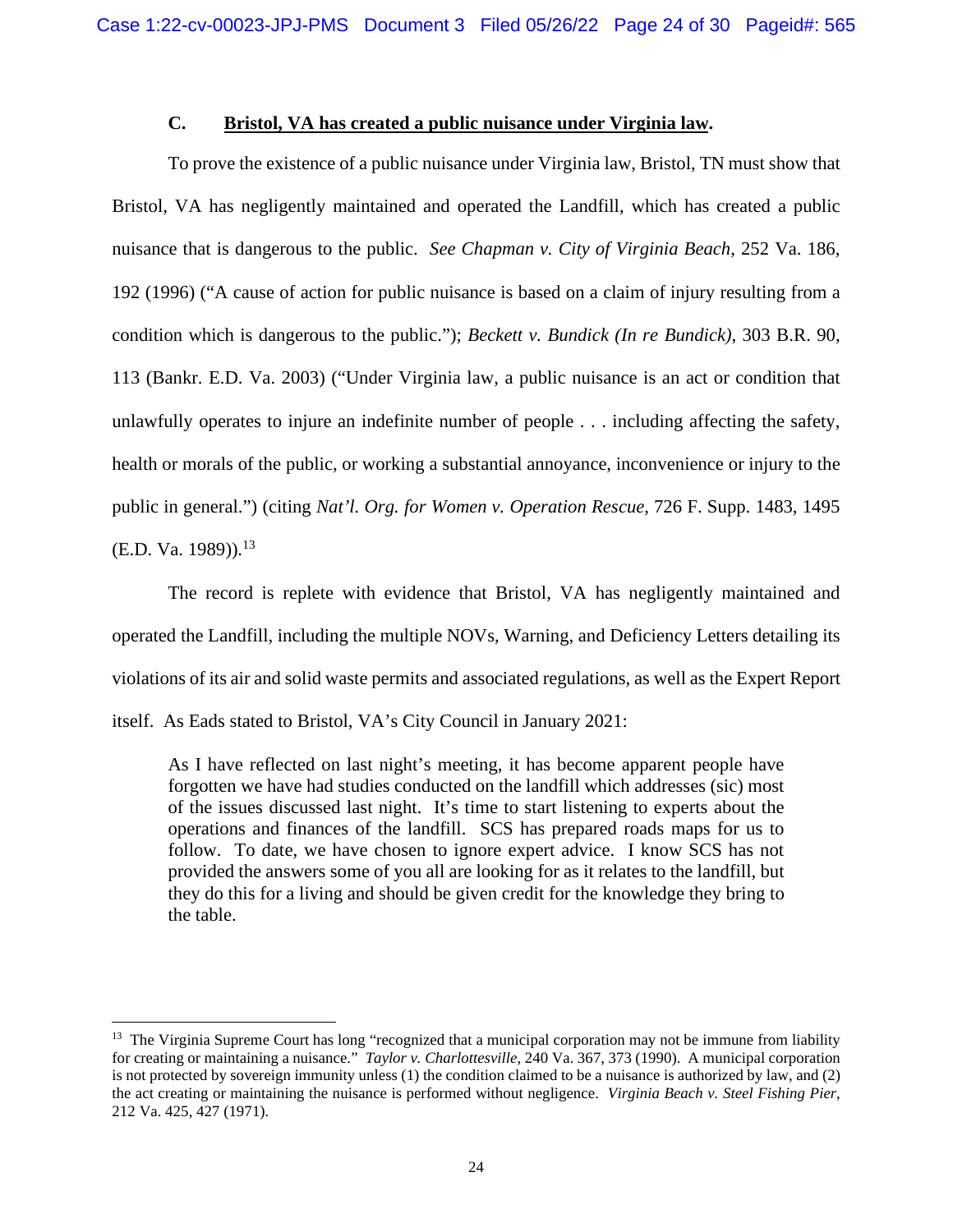**Exhibit 27**. Eads subsequently provided a long list of items "the landfill needs in order to operate effectively and efficiently," including resolving liner issues if there is a leak; hiring a Landfill engineer/manager, identifying and resolving landfill cover issues, hiring eight staff members to comply with permits, and other items. *See* **Exhibit 28** (Email from Eads (Apr. 22, 2021)). Perhaps Eads said it best when he referred to the Landfill as a "monumental disaster".

Other examples of Bristol, VA's negligent operation and maintenance of the Landfill include:

- Failing to properly cover the waste at the Landfill as required by the SWP 588 and associated regulations;
- Failing to adequately staff and fund the Landfill;
- Failing to comply with its own odor management plan; and
- Failing to immediately implement the recommendations of the Expert Panel.

Bristol, VA's negligent operation and maintenance of the Landfill has caused the Landfill to emit noxious odors, which, as described above, pose significant dangers to the public, including Bristol, TN. The adverse health effects caused by the noxious odors are well documented and are what prompted DEQ to use expert funds to establish an expert panel to address the situation.

For these reasons, there is a substantial likelihood that Bristol, TN will succeed on the merits of its public nuisance claim.

# **III. WITHOUT THE INJUNCTION, BRISTOL, TN WILL CONTINUE SUFFERING IRREPARABLE INJURY.**

Bristol, VA and DEQ have both acknowledged the ongoing harmful impact of the Landfill. The environmental injuries caused by the noxious odors coming from the Landfill are irreparable. *See Amoco Prod. Co. v. Vill. of Gambell*, 480 U.S. 531, 545 (1987) ("Environmental injury, by its nature, can seldom be adequately remedied by money damages and is often permanent or at least of long duration, *i.e.*, irreparable."); *Or. State Pub. Interest Research Group v. Pac. Coast Seafoods*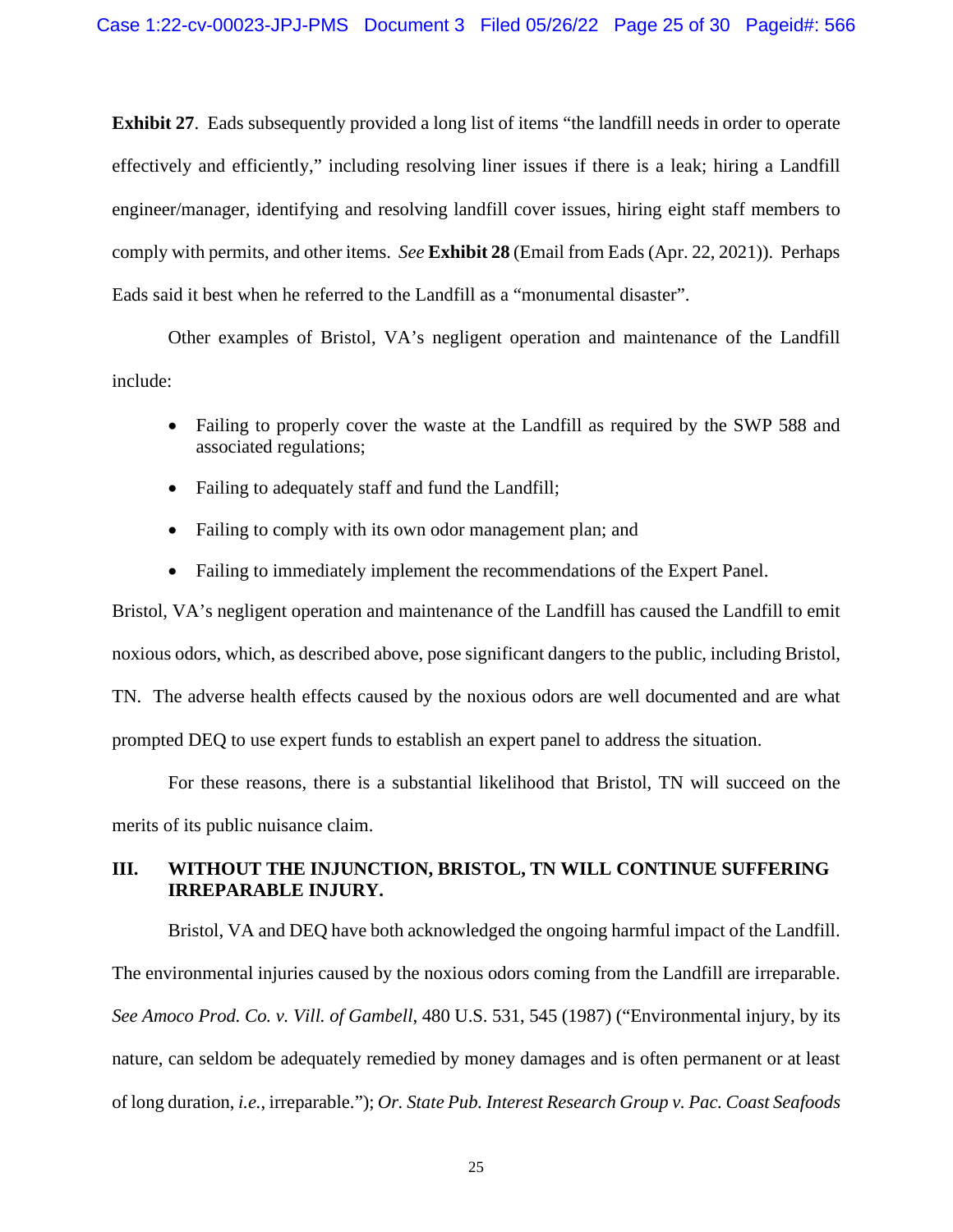*Co.*, 374 F. Supp. 2d 902, 907 (D. Ore. 2005) ("Proof of ongoing violations of applicable federal and local discharge standards is sufficient to find irreparable injury."). Bristol, TN has suffered these irreparable injuries since the fall of 2020, and it will continue to do so until Bristol, VA takes action to address the noxious odors coming from the Landfill. The injunctive relief sought by Bristol, TN is directed at forcing Bristol, VA to take immediate action—as recommended by the Expert Panel—that will help mitigate the noxious odors coming from the Landfill, which also will force Bristol, VA to comply with its air and waste permits. Bristol, VA has not taken the necessary actions to implement these recommendations – and its past track record demonstrates that it will not do so unless required. Bristol, TN simply cannot wait another year (or more), as suggested by Eads, to see if Bristol, VA will comply with the law.

## **IV. THE EQUITIES STRONGLY FAVOR ISSUANCE OF A PRELIMINARY INJUNCTION.**

As the Supreme Court held in *Amoco*, in cases like this involving environmental damage, "the balance of harms will usually favor the issuance of an injunction to protect the environment." *Amoco*, 480 U.S. at 545. The need to prevent further harm to Bristol, TN substantially outweighs any harm that Bristol, VA may claim. It is required to comply with its air and solid waste permits, and it has a duty to properly operate and maintain the Landfill. Requiring Bristol, VA to do so cannot cause it harm.

Bristol, VA may claim that it lacks the resources necessary to comply with the requested injunction. That excuse lacks merit, as Bristol, VA has approximately \$20 million in unsecured funds that it can use to comply. Regardless, lack of funding is not a defense to compliance with federal law. *See St. Bernard Citizens for Envtl. Quality, Inc. v. Chalmette Ref., L.L.C.*, 500 F. Supp. 2d 592, 609 (E.D. La. 2007) ("Strict enforcement of applicable permits is in accordance with the legislative history of the Clean Air Act, which 'plainly reflects a congressional intent that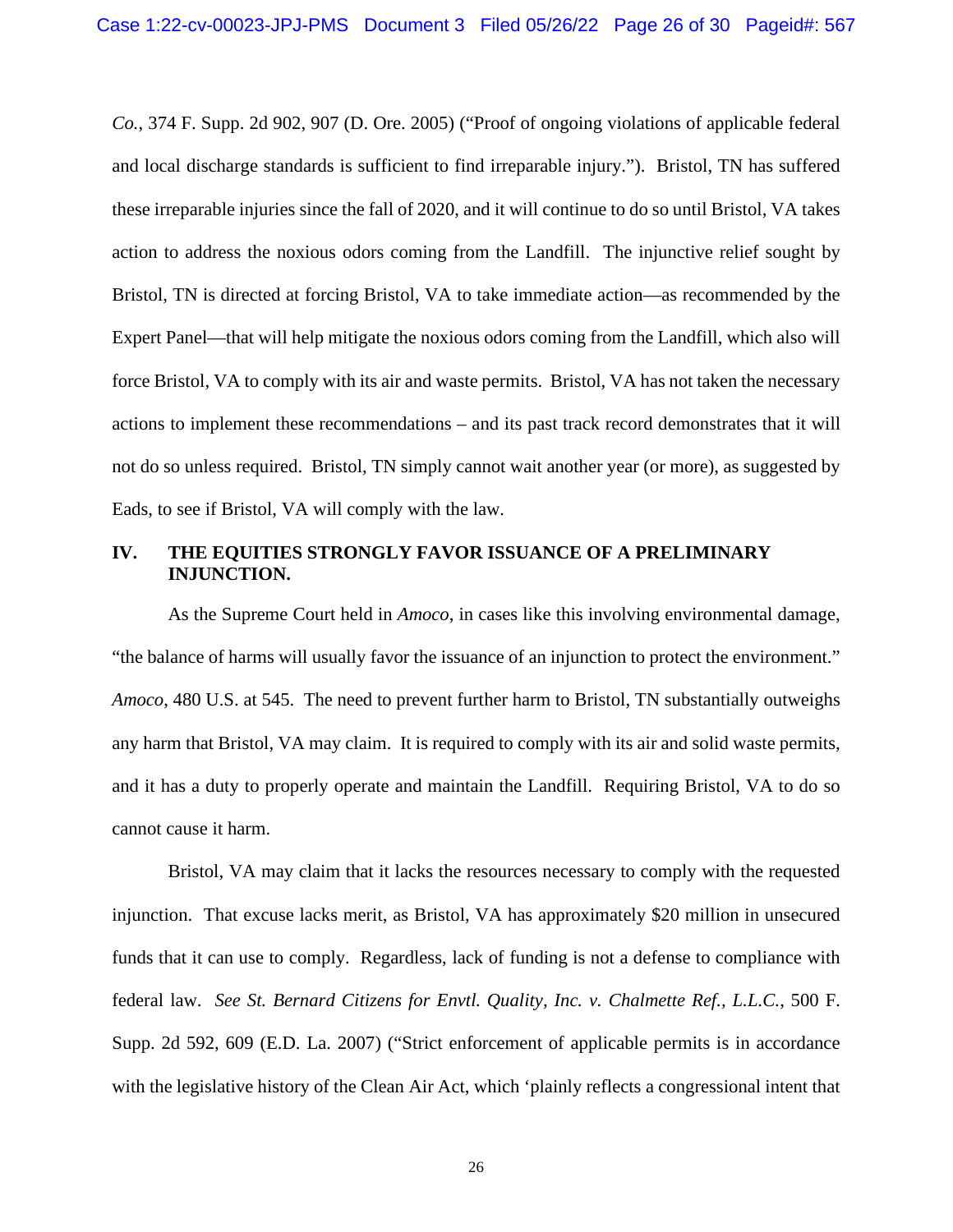claims of technological and economic infeasibility not constitute a defense to an adjudication of violation of applicable' Clean Air Act requirements.") (quoting *Friends of the Earth v. Potomac Elec. Power Co.*, 419 F. Supp. 528, 535 (D.D.C. 1976)).

Bristol, VA may also claim that it is working with DEQ to develop an implementation plan to address the Expert Report, but its response to DEQ on May 18, 2022 was equivocal at best. Given the ongoing emergency, Bristol, TN cannot wait until July 6, 2022, much less another year or more, to see if Bristol, VA will take the very actions it should have been taking over the past several months. The Expert Panel recommendations outlined immediate actions that should be taken to minimize the ongoing harms, and to develop the information necessary to address the more structural issues in the long term. Action is needed now to implement these immediate action items, even if Bristol, VA is developing its long-term plan over the next 60 days. Moreover, the Expert Panel noted that these immediate items could not effectively be implemented while waste continues to be accepted for disposal. Thus, the cessation of waste must take place immediately.

### **V. ISSUING THE INJUNCTION WOULD SERVE THE PUBLIC INTEREST.**

This Court's issuance of a preliminary injunction as requested by Bristol, TN will undoubtedly serve the interest of the public of Bristol, TN. *See, e.g., W. Va. Highlands Conservancy v. Brooks Run Mining Co., LLC*, 2022 U.S. Dist. LEXIS 39901, \*23-24 (N.D. W.Va. Mar. 7, 2022) ("given the clear violations of the NPDES Permit by Defendant, the Court finds that the public interest would not be disserved by an injunction"). In addition to serving the public interest of Bristol, TN, granting an injunction would also serve the broader public interest by protecting the environment, as well as the health of the citizens of Bristol, TN, Bristol, VA, and the surrounding communities. Bristol, TN seeks relief under the CAA, which is a public interest statute. Congress's objective in passing the CAA was "to protect and enhance the quality of the Nation's air resources so as *to promote the public health and welfare*." 42 U.S.C. § 7401(b)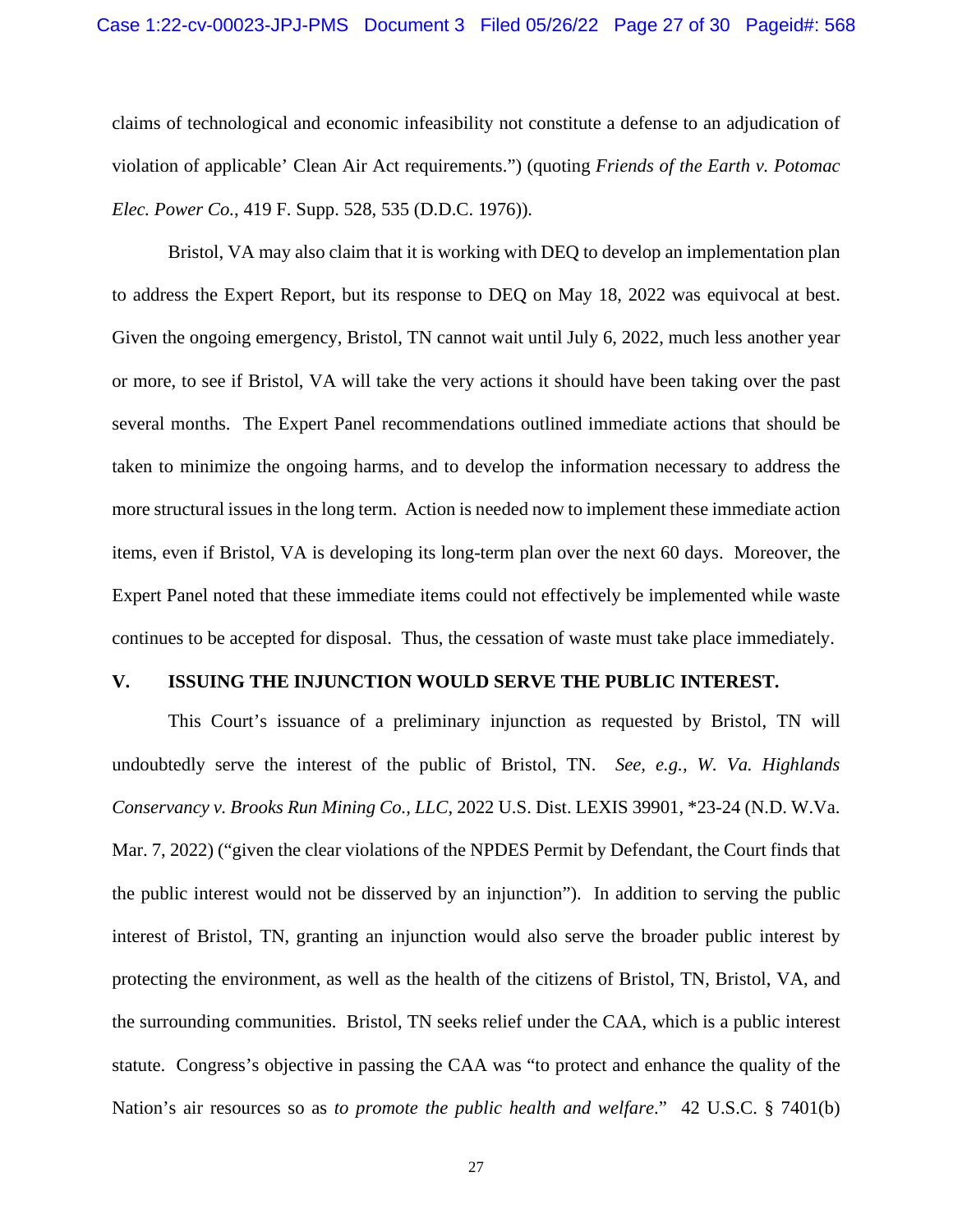(emphasis added). Achieving compliance with CAA will benefit the public health and welfare of Bristol, TN.

Similarly, RCRA's Endangerment Clause serves to ensure that waste disposal is adequately protective of public health. RCRA's standard is intentionally flexible and lenient in favor of protecting public health, welfare, and the environment. *Interfaith Cmty. Org. v. Honeywell Int'l, Inc.*, 399 F.3d 248, 259 (3d Cir. 2005) ("[I]f an error is to be made in applying the endangerment standard, the error must be made in favor of protecting public health, welfare and the environment."). RCRA's Endangerment Clause gives the courts the authority and discretion to grant equitable relief as appropriate to eliminate any risk posed by toxic wastes. *Simsbury-Avon Pres. Club, Inc. v. Metacon Gun Club, Inc.*, 575 F.3d 199, 210 (2d Cir. 2009). Relatedly, the purpose of Bristol, TN's public nuisance claim is to require Bristol, VA to take action necessary to eliminate a condition that is a danger to the public. Accordingly, issuing the injunction would be in the public interest.

Moreover, issuing the injunction ensures that the actions the Expert Panel recommended be undertaken immediately will occur. That Panel highlighted the urgency of addressing the deficiencies at the Landfill to prevent the ongoing harms from growing. The Court's action is necessary to protect the public from further harm.

### **CONCLUSION**

For these reasons, Bristol, TN respectfully requests that the Court grant its Motion and enter a preliminary injunction requiring Bristol, VA to take the following actions:

- 1. Install a sidewall odor mitigation system around the Landfill perimeter;
- 2. Install and monitor a dedicated system of thermocouples in the waste mass to monitor Landfill temperatures;
- 3. Prohibit Bristol, VA from accepting any more waste at the Landfill;

28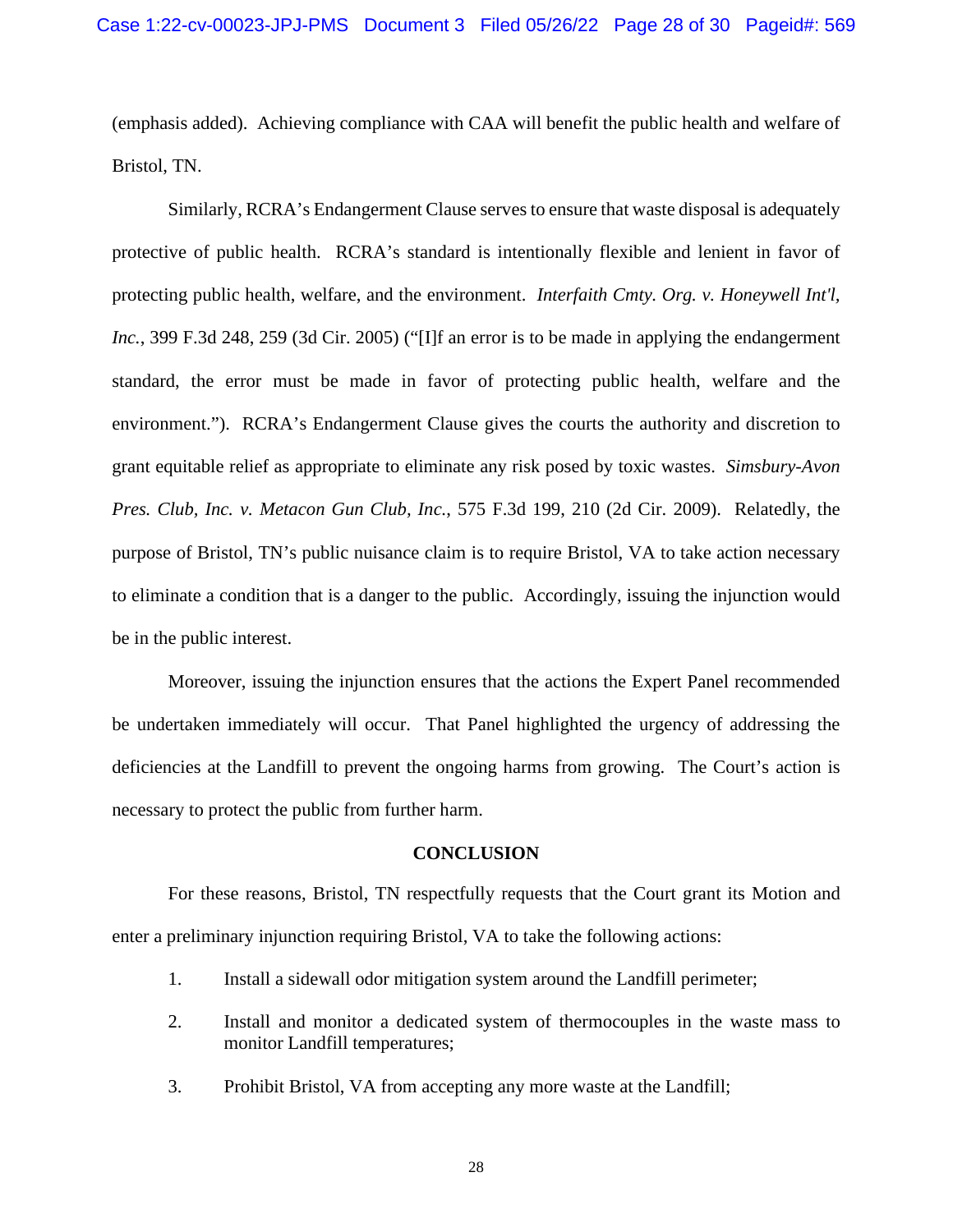- 4. Provide adequate cover of the waste at the Landfill; and
- 5. Require Bristol, VA to submit a report within sixty days detailing how the other recommendations of the Expert Panel will be accomplished.